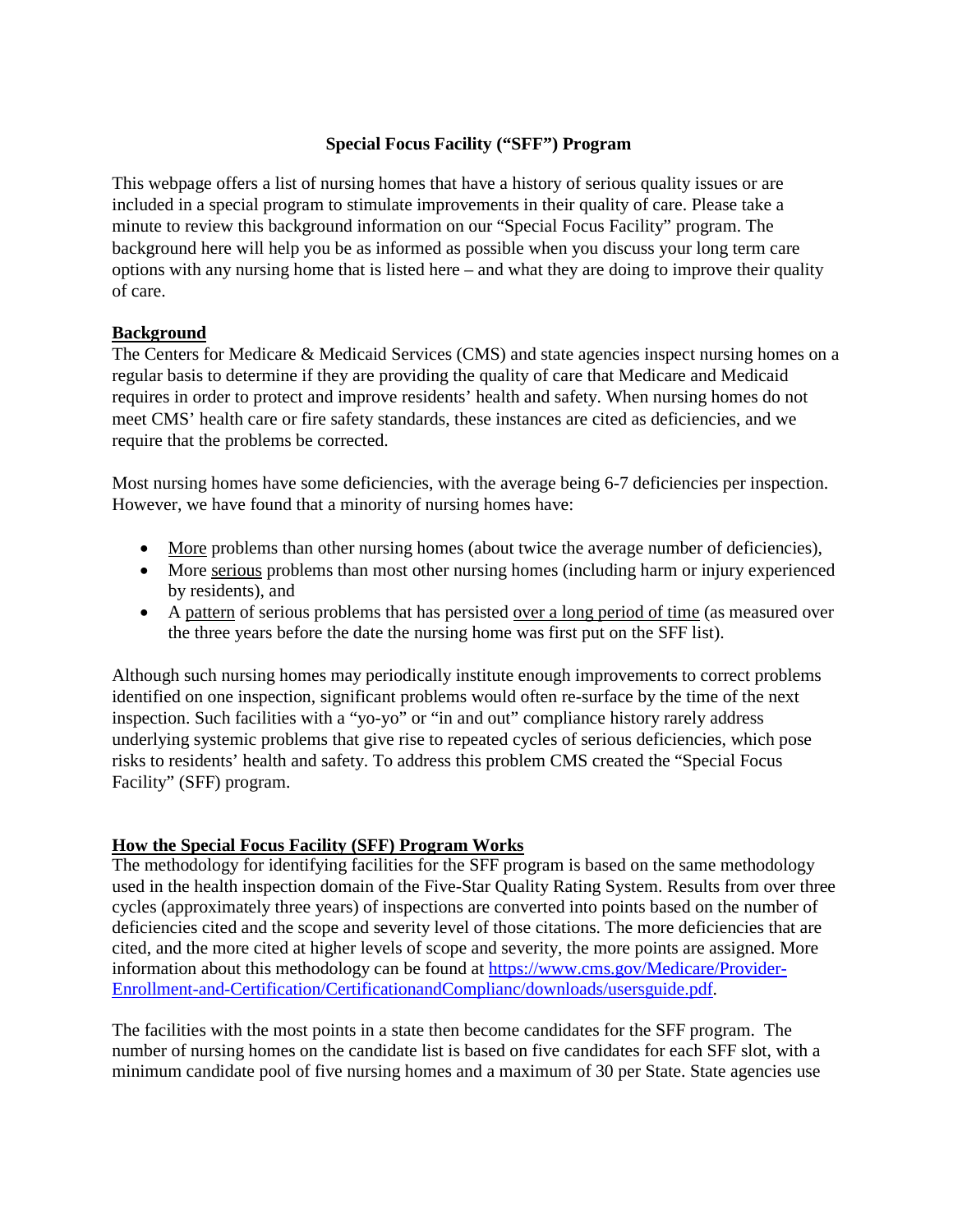this list to select nursing homes to fill the SFF slot(s) in their state. See list of candidates in Table  $F$ below.

Once a state selects a facility as an SFF, the State Survey Agency, on CMS's behalf, conducts a full, onsite inspection of all Medicare health and safety requirements every six months and recommends progressive enforcement (e.g., fines, denial of Medicare payment) until the nursing home either (1) graduates from the SFF program; or (2) is terminated from the Medicare and/or Medicaid program(s).

Once an SFF graduates or is terminated, each State then selects a new SFF from a monthly list of candidates. CMS also informs candidate nursing homes of their inclusion on the SFF candidate list in the monthly preview of the Five-Star Quality Rating System.

# **How Can You Use This Information**

If you are considering admission to a nursing home included on this list you may want to:

- Visit the *Nursing Home Compare* website to view information about the nursing home's star ratings, staffing, quality measures, and inspection results (see [https://www.medicare.gov/nursinghomecompare/search.html\)](https://www.medicare.gov/nursinghomecompare/search.html).
- Visit the nursing home. Talk to staff, residents, physicians, and other families. Ask the nursing home staff what they are doing to improve the quality of care for residents in the nursing home.
- Call the State survey agency (agency contact information is posted on *Nursing Home Compare*) to find out more about the nursing home.
- If the nursing home is an SFF, look at the length of time that a nursing home has been on the SFF list. This is particularly important if the nursing home has been an SFF nursing home for more than 18-24 months, since such nursing homes are closer to either graduating (due to improvements) or ending their participation in Medicare and Medicaid.
- Call your local State Ombudsman, Administration on Aging, and local groups to find out more about the nursing home.

If you currently reside in a SFF nursing home, please know that this home is being closely monitored (it is inspected twice as often as other nursing homes). You may also direct any questions you have to the contacts above. The good news is that most of the nursing homes in the SFF program significantly improve their quality of care within 18-24 months after being selected, while about 10% tend to be terminated from Medicare and Medicaid.

## **How to Interpret the Tables**

Below we list nursing homes in six (6) different categories:

- A. **Table A – New Additions:** Nursing homes newly added to the SFF (which have not yet had a standard inspection since being added to the list).
- B. **Table B – Not Improved:** Nursing homes that have failed to show significant improvement despite being given the opportunity to show improvement in at least one inspection after being named as a SFF nursing home.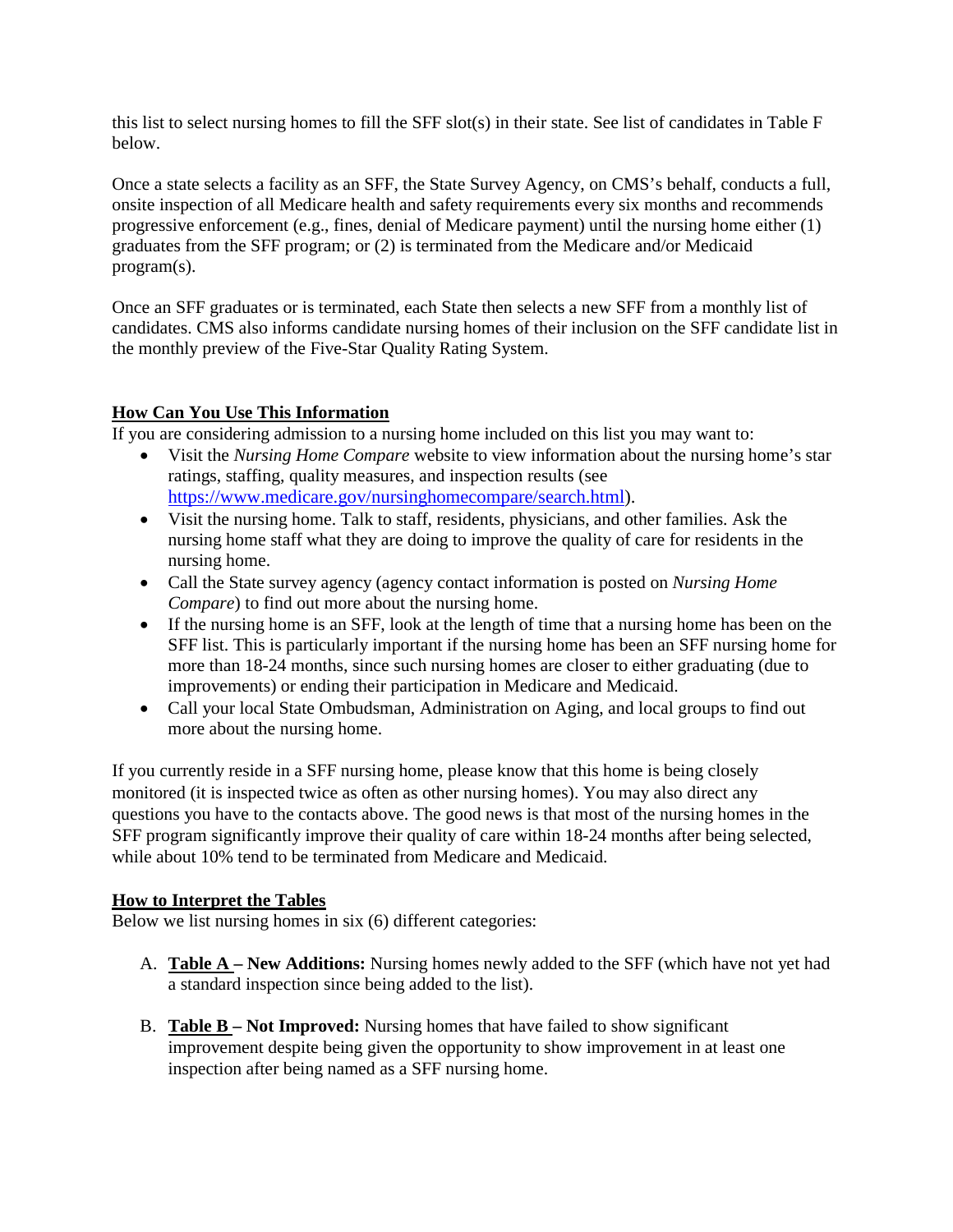- C. **Table C – Improving:** Nursing homes that have shown significant improvement, as indicated by the most recent inspection, and CMS is waiting to see if the improvement continues over time. If the improvement continues for about 12 months (through two standard inspections), these nursing homes will graduate from the SFF program. "Significant improvement" means that the most recent standard inspection (and any complaint investigations) found no deficiencies in which there was actual harm to any resident, and no deficiency in which there was widespread systemic potential for harm (i.e. no deficiency at or above an "F" level).
- D. **Table D – Recently Graduated:** These nursing homes not only improved, but they sustained significant improvement for about 12 months (through two standard inspections). CMS lists their names as "graduates" for a few months after they graduate so that anyone who has been tracking their progress will be informed. "Graduation" does not mean that there may not be problems in quality of care, but does generally indicate an upward trend in quality improvement compared to the nursing home's prior history of care.
- E. **Table E – No Longer in Medicare and Medicaid:** These are nursing homes that were either terminated by CMS from participation in Medicare and Medicaid within the past few months, or voluntarily chose not to continue such participation. In most cases the nursing homes will have closed, although some nursing homes that leave Medicare later seek to show better quality and re-enter the Medicare program after demonstrating their ability to comply with all Federal health and safety requirements.
- F. **Table F – SFF Candidate list:** These are nursing homes that qualify to be selected as an SFF. The number of nursing homes on the candidate list is based on five candidates for each SFF slot, with a minimum candidate pool of five nursing homes and a maximum of 30 per State.

## **Important Note about Information Delays**

The State survey agencies are responsible for entering survey information into CMS' databases and providing updates as needed. Every attempt is made to assure the accuracy and timeliness of the information on the list. However, data lags of up to several months can occur between completion of an inspection and posting of data on this list. We advise interpreting this information cautiously and supplementing it with information from the ombudsman's office, the State survey agency, or other sources.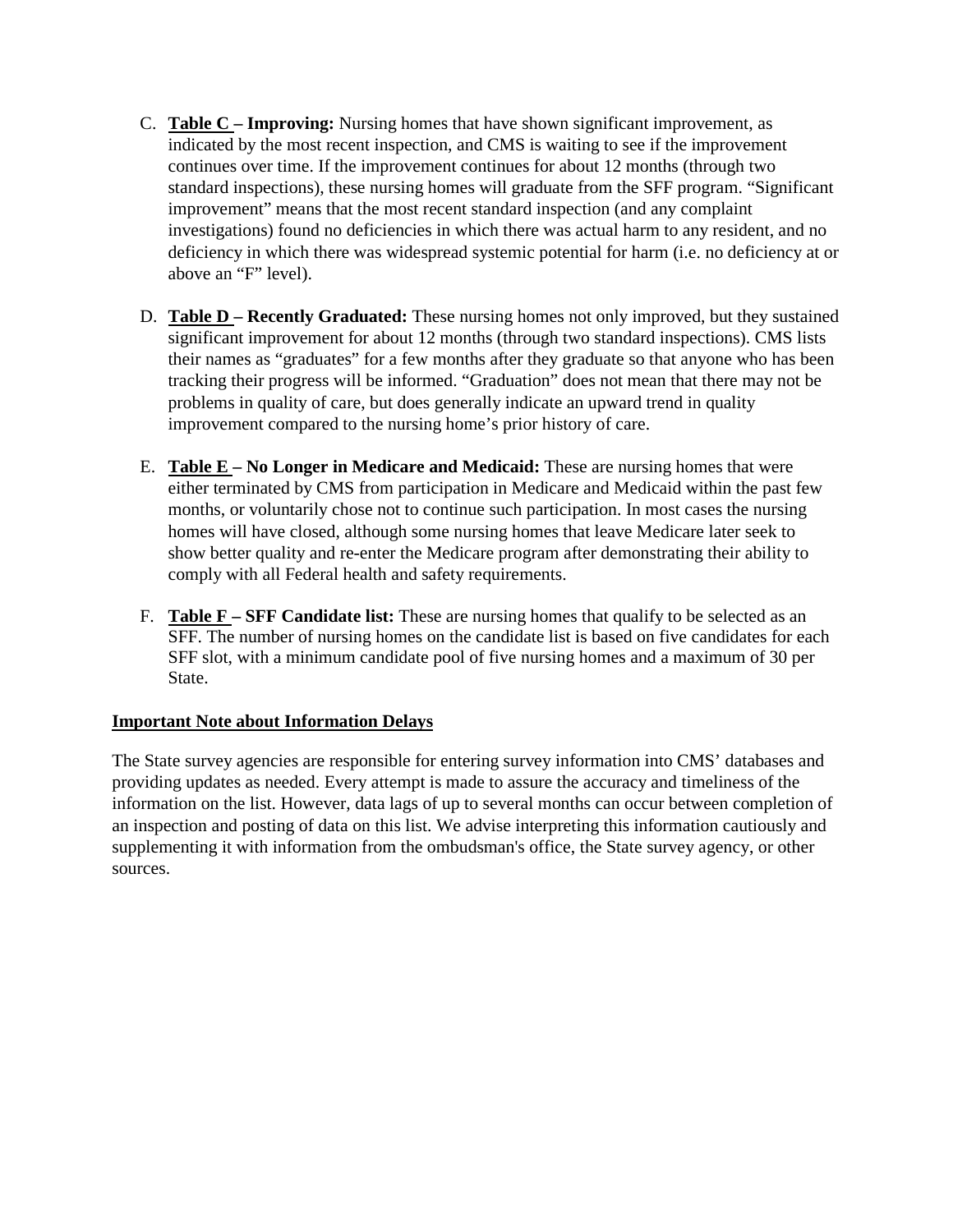|                                                  | Table A: Facilities Newly Added to the SFF Program |                    |           |       |              |              |  |  |  |  |
|--------------------------------------------------|----------------------------------------------------|--------------------|-----------|-------|--------------|--------------|--|--|--|--|
|                                                  |                                                    |                    |           |       | Phone        | Months as an |  |  |  |  |
| <b>Facility Name</b>                             | <b>Address</b>                                     | City               | State     | Zip   | Number       | <b>SFF</b>   |  |  |  |  |
| Orchard Hospital D/P Snf                         | 240 Spruce Street                                  | Gridley            | CA        | 95948 | 530-846-5671 |              |  |  |  |  |
| Windsor Palms Care Center Of Artesia             | 11900 E. Artesia Blvd.                             | Artesia            | CA        | 90701 | 562-865-0271 |              |  |  |  |  |
| West Suburban Nursing & Rehab Center             | 311 Edgewater Drive                                | Bloomingdale       | IL        | 60108 | 630-894-7400 |              |  |  |  |  |
| Liberty Health & Wellness                        | 2201 Glenn Hendren Dr                              | Liberty            | <b>MO</b> | 64068 | 816-736-8800 |              |  |  |  |  |
| Ivy At Great Falls                               | 1130 17th Ave S                                    | <b>Great Falls</b> | MT        | 59405 | 406-771-4500 |              |  |  |  |  |
| Accordius Health At Statesville                  | 520 Valley Street                                  | Statesville        | <b>NC</b> | 28677 | 704-519-2500 |              |  |  |  |  |
| The Grand Rehabilitation And Nursing At Barnwell | 3230 Church Street                                 | Valatie            | <b>NY</b> | 12184 | 518-758-6222 |              |  |  |  |  |
| The Laurels Of Walden Park                       | 5700 Karl Road                                     | Columbus           | OH        | 43229 | 614-846-5420 |              |  |  |  |  |
| Shady Rest Care Center                           | 210 South Adair                                    | Pryor              | OK        | 74361 | 918-825-4455 |              |  |  |  |  |
| Kingston Rehabilitation And Nursing Center       | 200 Second Avenue                                  | Kingston           | PA        | 18704 | 570-288-9315 |              |  |  |  |  |
| <b>Rosemont Center</b>                           | 35 Rosemont Avenue                                 | Rosemont           | PA        | 19010 | 610-580-0400 |              |  |  |  |  |
| Ponderosa Nursing And Rehabilitation Center      | 12520 Fm 1840                                      | De Kalb            | <b>TX</b> | 75559 | 903-667-2572 |              |  |  |  |  |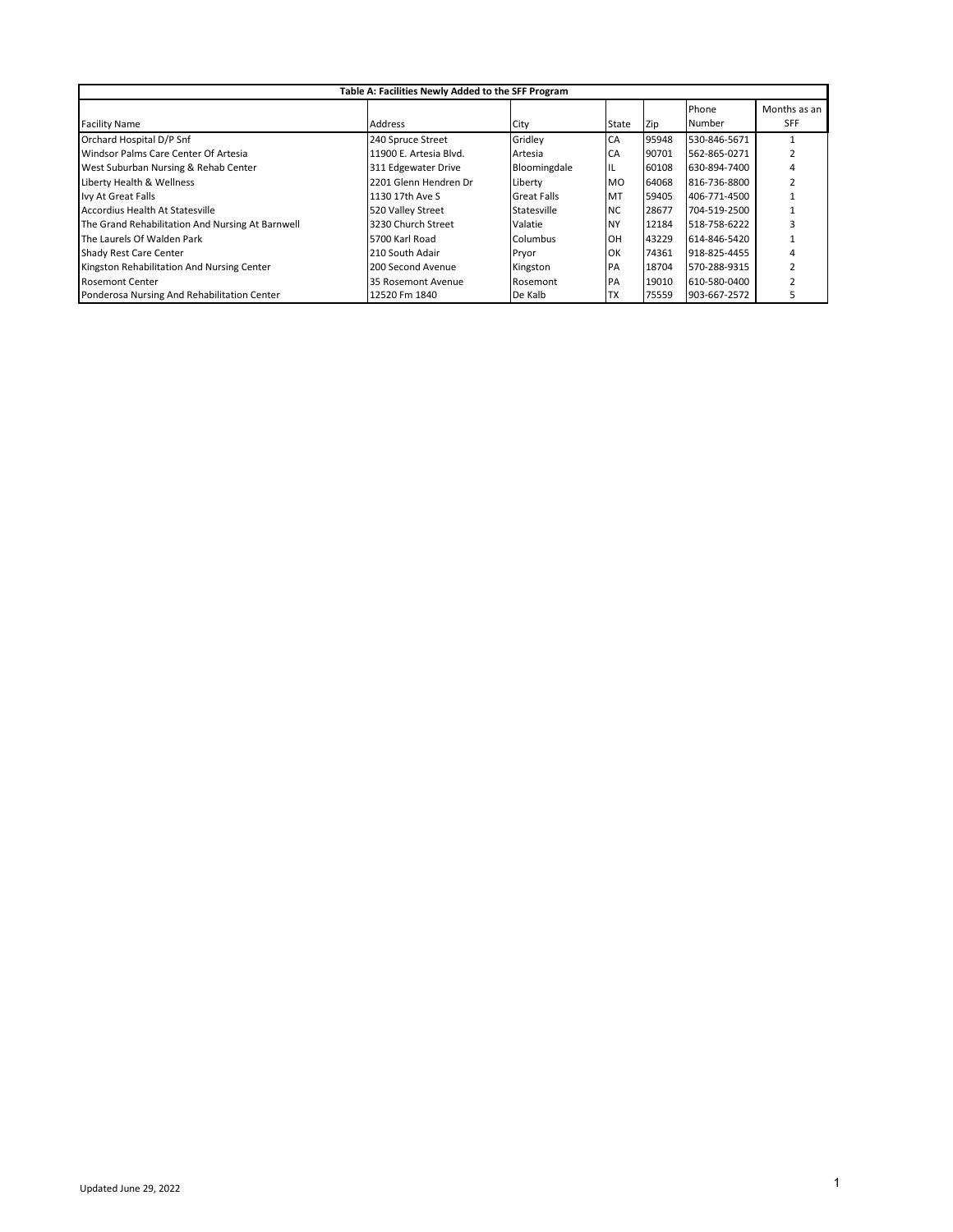|                                                  | Table B: Facilities That Have Not Improved |                          |           |       |                         |             |                |  |  |  |  |  |
|--------------------------------------------------|--------------------------------------------|--------------------------|-----------|-------|-------------------------|-------------|----------------|--|--|--|--|--|
|                                                  |                                            |                          |           |       | Phone                   | Most Recent | Months as      |  |  |  |  |  |
| <b>Facility Name</b>                             | Address                                    | City                     | State     | Zip   | Number                  | Inspection  | an SFF         |  |  |  |  |  |
| The Springs Of Barrow                            | 2600 Barrow Road                           | Little Rock              | <b>AR</b> | 72204 | 501-224-4173            | 03/04/2022  | 15             |  |  |  |  |  |
| Dycora Transitional Health - Fresno              | 2715 Fresno Street                         | Fresno                   | CA        | 93721 | 559-486-4433            | 03/15/2022  | 4              |  |  |  |  |  |
| Oak Haven Rehab And Nursing Center               | 919 Old Winter Haven Rd                    | Auburndale               | <b>FL</b> | 33823 | 863-967-4125            | 05/26/2022  | 35             |  |  |  |  |  |
| University East Rehabilitation Center            | 991 E New York Ave                         | Deland                   | <b>FL</b> | 32724 | 386-734-9083            | 02/24/2022  | 15             |  |  |  |  |  |
| Qhc Winterset North, Llc                         | 411 East Lane Street                       | Winterset                | IA        | 50273 | 515-462-1571 01/04/2022 |             | 18             |  |  |  |  |  |
| Aperion Care Chicago Heights                     | 490 West 16th Place                        | Chicago Heights          | IL        | 60411 | 708-481-4444            | 01/27/2022  | $\overline{7}$ |  |  |  |  |  |
| <b>Generations At Rock Island</b>                | 2545 24th Street                           | Rock Island              | IL        | 61201 | 309-788-0458            | 03/04/2022  | 24             |  |  |  |  |  |
| <b>Evergreen Crossing And The Lofts</b>          | 5404 Georgetown Road                       | Indianapolis             | IN        | 46254 | 317-291-5404            | 01/31/2022  | 6              |  |  |  |  |  |
| Parkview Post-Acute And Rehabilitation Center    | 200 Nursing Home Lane                      | Pikeville                | KY        | 41501 | 606-639-4840            | 03/05/2022  | 6              |  |  |  |  |  |
| Marlborough Hills Rehabilitation & Hlth Care Ctr | 121 Northboro Road                         | Marlborough              | MA        | 01752 | 508-485-4040            | 01/06/2022  | $\overline{7}$ |  |  |  |  |  |
| The Villa At Parkridge                           | 28 S Prospect St                           | Ypsilanti                | MI        | 48198 | 734-483-2220            | 02/01/2022  | 8              |  |  |  |  |  |
| The Villages Of Lapeer Nursing & Rehabilitation  | 239 S Main St                              | Lapeer                   | MI        | 48446 | 810-664-6611 02/03/2022 |             | 19             |  |  |  |  |  |
| Moorhead Rehabilitation & Healthcare Center      | 2810 Second Avenue North                   | Moorhead                 | <b>MN</b> | 56560 | 218-233-7578 12/22/2021 |             | 33             |  |  |  |  |  |
| Victory Health & Rehabilitation Center           | 512 49th Avenue North                      | Minneapolis              | <b>MN</b> | 55430 | 612-529-7747            | 02/10/2022  | 27             |  |  |  |  |  |
| Pleasant Hills Community Living Center           | 1600 Raymond Rd                            | Jackson                  | <b>MS</b> | 39204 | 601-371-1700            | 05/23/2022  | 13             |  |  |  |  |  |
| The Citadel Salisbury                            | 710 Julian Road                            | Salisbury                | <b>NC</b> | 28147 | 704-636-5812 03/04/2022 |             | 22             |  |  |  |  |  |
| <b>Birch Healthcare Center</b>                   | 62 Rochester Hill Road                     | Rochester                | <b>NH</b> | 03867 | 603-335-3955 12/16/2021 |             | 8              |  |  |  |  |  |
| <b>Princeton Place</b>                           | 500 Louisiana Boulevard Ne                 | Albuquerque              | <b>NM</b> | 87108 | 505-255-1717            | 02/04/2022  | 14             |  |  |  |  |  |
| Sierra Ridge Health And Wellness Suites          | 6225 Sharlands Avenue                      | Reno                     | <b>NV</b> | 89523 | 775-683-4200            | 04/12/2022  | 33             |  |  |  |  |  |
| <b>Bishop Rehabilitation And Nursing Center</b>  | 918 James Street                           | Syracuse                 | <b>NY</b> | 13203 | 315-474-1561 05/04/2022 |             | 3              |  |  |  |  |  |
| <b>Advanced Healthcare Center</b>                | 955 Garden Lake Pkwy                       | Toledo                   | OH        | 43614 | 419-382-2200            | 02/07/2022  | $\overline{7}$ |  |  |  |  |  |
| <b>Blue Ash Care Center</b>                      | 4900 Cooper Road                           | Cincinnati               | OH        | 45242 | 513-793-3362 03/29/2022 |             | 5              |  |  |  |  |  |
| Summit's Trace Healthcare Center                 | 935 North Cassady Avenue                   | Columbus                 | OH        | 43219 | 614-252-4987            | 03/17/2022  | $\overline{7}$ |  |  |  |  |  |
| <b>Hebert Nursing Home</b>                       | 180 Log Road                               | Smithfield               | <b>RI</b> | 02917 | 401-231-7016            | 02/11/2022  | $\overline{7}$ |  |  |  |  |  |
| The Waters Of Robertson. Llc                     | 104 Watson Road                            | Springfield              | <b>TN</b> | 37172 | 615-384-9565 04/15/2022 |             | 30             |  |  |  |  |  |
| Brenham Nursing And Rehabilitation Center        | 400 E Sayles St                            | Brenham                  | <b>TX</b> | 77833 | 979-836-9770            | 01/12/2022  | 12             |  |  |  |  |  |
| Garden Villa Nursing Home And Rehabilitation     | 106 Del Norte Dr                           | El Campo                 | <b>TX</b> | 77437 | 979-543-6762            | 03/17/2022  | 5              |  |  |  |  |  |
| The Medical Resort At Woodlands                  | 24854 Cathedral Lakes Pkwy                 | Spring                   | <b>TX</b> | 77386 | 346-831-0656 01/27/2022 |             | 12             |  |  |  |  |  |
| Life Care Center Of Bountiful                    | 460 West 2600 South                        | Bountiful                | UT        | 84010 | 801-295-3135 02/10/2022 |             | 8              |  |  |  |  |  |
| Envoy Of Williamsburg, Llc                       | 1235 Mt Vernon Avenue                      | Williamsburg             | VA        | 23185 | 757-229-4121            | 03/30/2022  | 11             |  |  |  |  |  |
| St Francis Of Bellingham                         | 3121 Squalicum Parkway                     | Bellingham               | <b>WA</b> | 98225 | 360-734-6760            | 04/14/2022  | 4              |  |  |  |  |  |
| Pine View Care Center                            | 400 County Rd R                            | <b>Black River Falls</b> | WI        | 54615 | 715-284-5396            | 02/17/2022  | 28             |  |  |  |  |  |
| <b>Maples Nursing Home</b>                       | 1600 Bland Street                          | Bluefield                | <b>WV</b> | 24701 | 304-327-2485            | 04/29/2022  | 9              |  |  |  |  |  |
| Polaris Rehabilitation And Care Center           | 2700 E 12th Street                         | Cheyenne                 | <b>WY</b> | 82001 | 307-634-7986 01/06/2022 |             | 8              |  |  |  |  |  |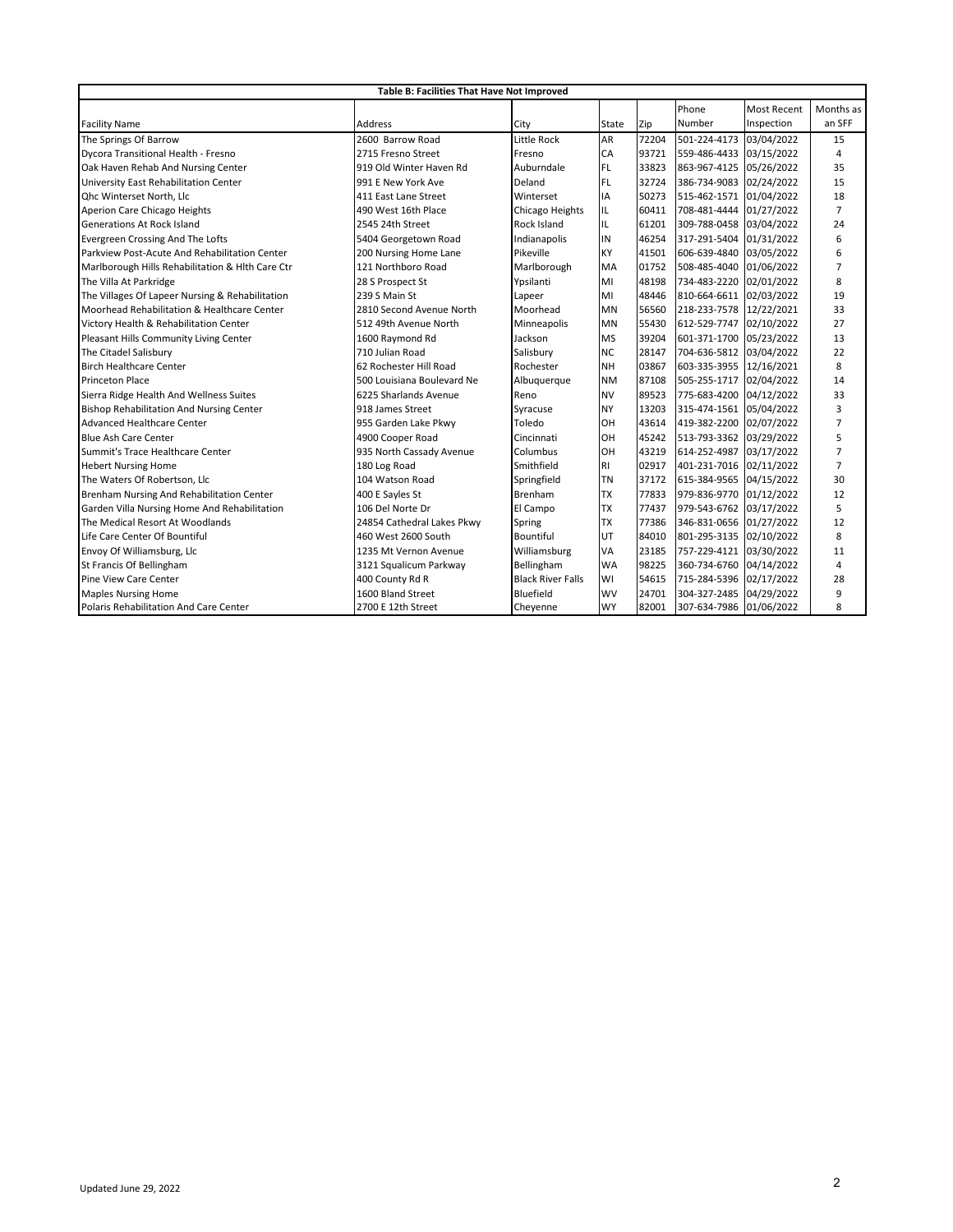|                                                      | Table C: Facilities That Have Shown Improvement |                      |           |       |              |                    |                         |
|------------------------------------------------------|-------------------------------------------------|----------------------|-----------|-------|--------------|--------------------|-------------------------|
|                                                      |                                                 |                      |           |       | Phone        | <b>Most Recent</b> | Months as an            |
| <b>Facility Name</b>                                 | Address                                         | City                 | State     | Zip   | Number       | Inspection         | <b>SFF</b>              |
| The Healthcare Center At Buck Creek                  | 850 9th Street. Northwest                       | Alabaster            | <b>AL</b> | 35007 | 205-663-3859 | 04/07/2022         | 42                      |
| The Blossoms At Woodland Hills Rehab & Nursing Cen   | 8701 Riley Drive                                | Little Rock          | AR        | 72205 | 501-224-2700 | 04/29/2022         | 15                      |
| Maravilla Care Center                                | 8825 South 7th Street                           | Phoenix              | <b>AZ</b> | 85042 | 602-243-6121 | 04/15/2022         | 6                       |
| Hyde Park Healthcare Center                          | 6520 West Blvd.                                 | Los Angeles          | CA        | 90043 | 323-753-1354 | 02/25/2022         | 6                       |
| Lakeview Terrace                                     | 831 S Lake Street                               | Los Angeles          | CA        | 90057 | 213-380-9175 | 04/22/2022         | 4                       |
| Sundance Skilled Nursing And Rehabilitation          | 2612 W Cucharras St                             | Colorado Springs     | CO        | 80904 | 719-632-7474 | 05/19/2022         | 19                      |
| Apple Rehab Rocky Hill                               | 45 Elm Street                                   | Rocky Hill           | <b>CT</b> | 06067 | 860-529-8661 | 04/29/2022         | 16                      |
| Promedica Skilled Nursing And Rehab - Pike Creek     | 5651 Limestone Road                             | Wilmington           | DE        | 19808 | 302-239-8583 | 05/23/2022         | 13                      |
| <b>Windsor Care And Rehab</b>                        | 501 S Palm Ave                                  | Palatka              | FL.       | 32177 | 386-328-1472 | 04/29/2022         | 21                      |
| Pioneer Health Of Central Georgia                    | 712 Patterson Street                            | Byromville           | GA        | 31007 | 478-433-5711 | 05/12/2022         | 41                      |
| River Brook Healthcare Center                        | 390 Sweat Street                                | Homerville           | GA        | 31634 | 912-487-5328 | 04/08/2022         | 39                      |
| The Care Center Of Honolulu                          | 1900 Bachelot Street                            | Honolulu             | HI        | 96817 | 808-531-5302 | 02/25/2022         | 26                      |
| Qhc Fort Dodge Villa, Llc                            | 2721 10th Avenue North                          | Fort Dodge           | IA        | 50501 | 515-576-7525 | 03/30/2022         | 9                       |
| University Rehab                                     | 500 South Art Bartell Road                      | Urbana               | IL        | 61802 | 217-384-3784 | 05/04/2022         | 12                      |
| Simmons Loving Care Health Facility                  | 700 E 21st Ave                                  | Garv                 | IN        | 46407 | 219-882-2563 | 04/21/2022         | 36                      |
| Transcendent Healthcare Of Boonville                 | 725 S Second St                                 | Boonville            | IN        | 47601 | 812-897-1375 | 04/29/2022         | 12                      |
| Infinity Park Post-Acute And Rehabilitation Center   | 6515 W 103rd Street                             | <b>Overland Park</b> | KS        | 66212 | 913-642-5545 | 02/17/2022         | 12                      |
| Life Care Center Of Osawatomie                       | 1615 Parker Avenue                              | Osawatomie           | KS        | 66064 | 913-755-4165 | 05/16/2022         | 17                      |
| Winnfield Nursing And Rehabilitation Center, Llc     | 915 1st Street                                  | Winnfield            | LA        | 71483 | 318-628-3533 | 03/31/2022         | 3                       |
| Attleboro Healthcare                                 | 27 George Street                                | Attleboro            | MA        | 02703 | 508-226-1650 | 02/11/2022         | 21                      |
| Heritage Harbour Health And Rehabilitation Center    | 2700 South Haven Road                           | Annapolis            | <b>MD</b> | 21401 | 410-897-1300 | 05/02/2022         | 18                      |
| Heritage Rehab & Living Ctr                          | 457 Old Lewiston Rd                             | Winthrop             | <b>ME</b> | 04364 | 207-377-9965 | 04/13/2022         | $\overline{4}$          |
| Oakwood Estates Nursing & Rehab                      | 5303 Bermuda Drive                              | Normandy             | <b>MO</b> | 63121 | 314-385-0910 | 02/15/2022         | 12                      |
| Riverside Nursing & Rehabilitation Center, Llc       | 4700 Nw Cliffview Drive                         | Riverside            | <b>MO</b> | 64150 | 816-741-5105 | 11/04/2021         | 11                      |
| Peak Resources - Shelby                              | 1101 North Morgan Street                        | Shelby               | <b>NC</b> | 28150 | 704-482-5396 | 03/16/2022         | $\overline{7}$          |
| Minot Health And Rehab, Llc                          | 600 S Main St                                   | Minot                | <b>ND</b> | 58701 | 701-852-1255 | 05/26/2022         | 12                      |
| Premier Estates Of Kenesaw, Llc                      | 100 West Elm Avenue                             | Kenesaw              | <b>NE</b> | 68956 | 402-752-3212 | 02/08/2022         | 17                      |
| Hamilton Grove Healthcare And Rehabilitation, Llc    | 2300 Hamilton Ave                               | Hamilton             | <b>NJ</b> | 08619 | 609-588-5800 | 11/05/2021         | 14                      |
| Premier Cadbury Of Cherry Hill                       | 2150 Route 38                                   | Cherry Hill          | <b>NJ</b> | 08002 | 856-667-4550 | 04/29/2022         | 14                      |
| <b>Buffalo Center For Rehabilitation And Nursing</b> | 1014 Delaware Ave                               | <b>Buffalo</b>       | <b>NY</b> | 14209 | 716-883-6782 | 04/08/2022         | 3                       |
| White Oak Manor                                      | 1926 Ridge Avenue                               | Warren               | OH        | 44484 | 330-369-4672 | 06/02/2022         | 29                      |
| Pauls Valley Care Center                             | 1413 South Chickasaw                            | Pauls Valley         | OK        | 73075 | 405-238-6411 | 03/21/2022         | $\overline{\mathbf{4}}$ |
| Avamere Transitional Care At Sunnyside               | 4515 Sunnyside Road Se                          | Salem                | OR        | 97302 | 503-370-8284 | 04/18/2022         | 3                       |
| Glen Brook Rehabilitation And Healthcare Center      | 801 East 16th Street                            | <b>Berwick</b>       | PA        | 18603 | 570-759-5400 | 01/14/2022         | 8                       |
| Squirrel Hill Wellness And Rehabilitation Center     | 2025 Wightman Street                            | Pittsburgh           | PA        | 15217 | 412-421-8443 | 03/14/2022         | 11                      |
| Pruitthealth-Aiken                                   | 830 Laurens Street North                        | Aiken                | <b>SC</b> | 29801 | 803-649-6264 | 02/18/2022         | 8                       |
| Good Samaritan Society Sioux Falls Center            | 401 West Second Street                          | Sioux Falls          | SD        | 57104 | 605-336-6252 | 12/30/2021         | 14                      |
| <b>Bailey Park Clc</b>                               | 2400 Mitchell Street                            | Humboldt             | <b>TN</b> | 38343 | 731-784-5183 | 04/13/2022         | 36                      |
| Bandera Nursing & Rehabilitation                     | 222 Fm 1077                                     | Bandera              | <b>TX</b> | 78003 | 830-796-4077 | 04/28/2022         | 5                       |
| <b>Focused Care At Allenbrook</b>                    | 4109 Allenbrook Dr                              | Baytown              | <b>TX</b> | 77521 | 281-422-3546 | 05/05/2022         | 27                      |
| Burlington Health & Rehab                            | 300 Pearl Street                                | Burlington           | VT        | 05401 | 802-658-4200 | 03/23/2022         | $\overline{7}$          |
| Allis Care Center                                    | 9047 W Greenfield Ave                           | <b>West Allis</b>    | WI        | 53214 | 414-453-9290 | 12/12/2021         | 12                      |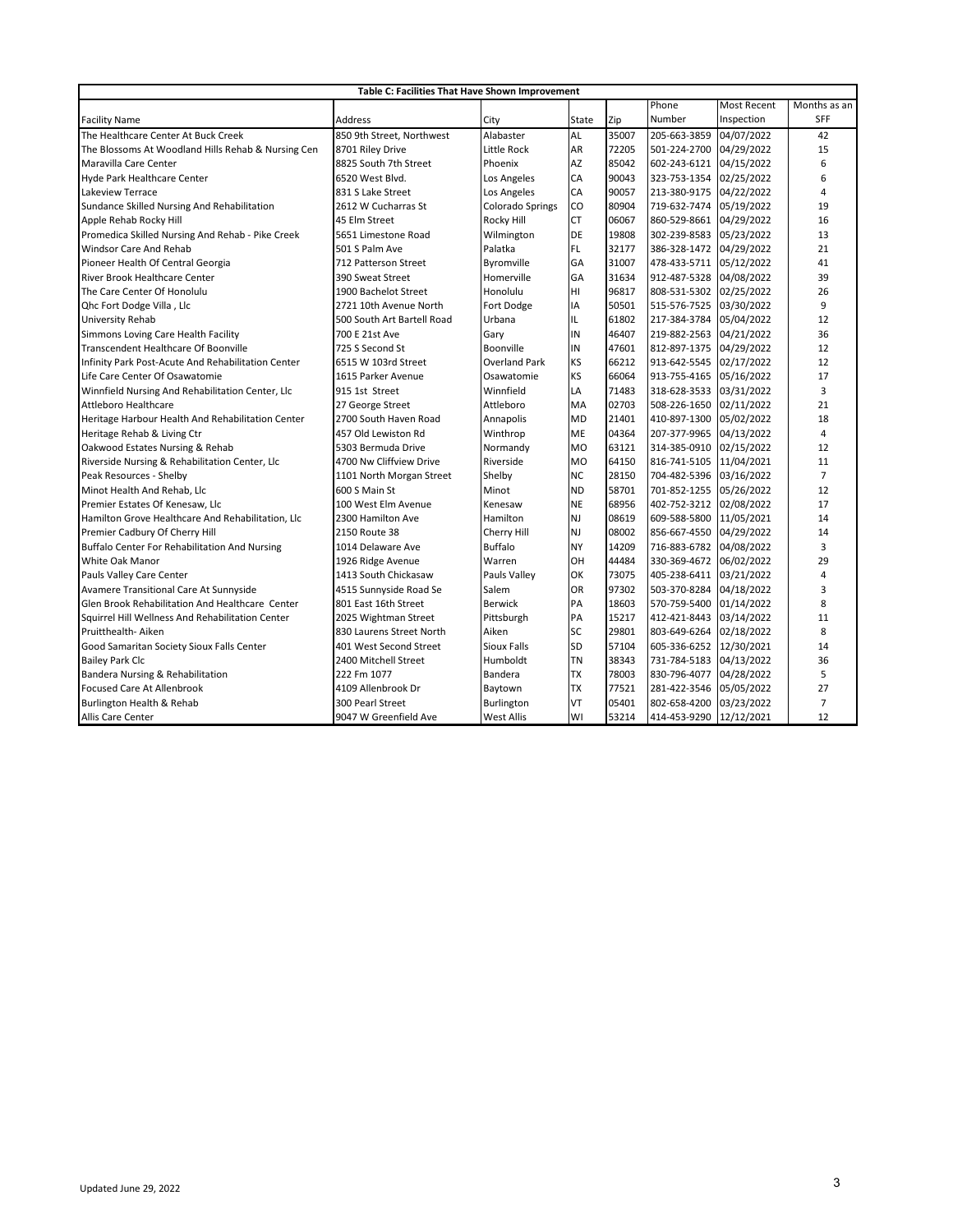|                                                    | Table D: Facilities That Have Recently Graduated from the SFF Program |                         |           |       |                         |                    |              |
|----------------------------------------------------|-----------------------------------------------------------------------|-------------------------|-----------|-------|-------------------------|--------------------|--------------|
|                                                    |                                                                       |                         |           |       | Phone                   | <b>Most Recent</b> | Months as an |
| <b>Facility Name</b>                               | Address                                                               | City                    | State     | Zip   | Number                  | Inspection         | SFF          |
| <b>Terracina Post Acute</b>                        | 1618 Laurel Avenue                                                    | Redlands                | CA        | 92373 | 909-792-6050 04/25/2022 |                    | 36           |
| The Hills Post Acute                               | 1800 Old Tustin Avenue                                                | Santa Ana               | CA        | 92705 | 714-835-4900 10/18/2021 |                    | 11           |
| <b>Willows Post Acute</b>                          | 320 North Crawford Street                                             | Willows                 | CA        | 95988 | 530-934-2834 04/07/2022 |                    | 39           |
| Clearwater Health & Rehabilitation Of Cascadia     | 1204 Shriver Road                                                     | Orofino                 | ID        | 83544 | 208-476-4568 02/04/2022 |                    | 26           |
| Elevate Care Waukegan                              | 2222 Audrey Nixon Boulevard                                           | Waukegan                | IL        | 60085 | 847-249-2400 01/12/2022 |                    | 15           |
| White Oak Post Acute Care                          | 2828 Westfork                                                         | <b>Baton Rouge</b>      | LA        | 70816 | 225-291-7049 07/16/2021 |                    | 14           |
| St Johns Place                                     | 3333 Brown Road                                                       | Saint Louis             | <b>MO</b> | 63114 | 314-426-2211 03/03/2022 |                    | 42           |
| <b>Crest Nursing Home</b>                          | 3131 Amherst Ave                                                      | <b>Butte</b>            | MT        | 59701 | 406-494-7035 04/13/2022 |                    | 36           |
| Creekview Nursing And Rehab Center                 | 525 Beahan Road                                                       | Rochester               | <b>NY</b> | 14624 | 585-247-7880 10/24/2021 |                    | 11           |
| <b>Pontiac Nursing Home</b>                        | 303 East River Road                                                   | Oswego                  | <b>NY</b> | 13126 | 315-343-1800 10/14/2021 |                    | 11           |
| The Villages Of Orleans Health And Rehab Center    | 14012 Route 31                                                        | Albion                  | <b>NY</b> | 14411 | 585-589-5637 10/25/2021 |                    | 11           |
| Crystal Care Center Of Franklin Furnace            | 4734 Gallia Pike                                                      | <b>Franklin Furnace</b> | OH        | 45629 | 740-354-9151 04/26/2022 |                    | 28           |
| Crystal Care Of Coal Grove                         | 813 1/2 Marion Pike                                                   | Coal Grove              | OH        | 45638 | 740-532-0449 12/07/2021 |                    | 30           |
| Sienna Extended Care & Rehab                       | 9221 Harmony Drive                                                    | <b>Midwest City</b>     | OK        | 73130 | 405-869-0700 04/14/2021 |                    | 24           |
| Thunder Care And Rehabilitation                    | 2120 North Broadway                                                   | Moore                   | OK        | 73160 | 405-794-2428 04/12/2021 |                    | 28           |
| Prestige Post-Acute & Rehab Center - Mcminnville   | 421 Se Evans Street                                                   | Mcminnville             | OR        | 97128 | 503-472-3141 01/24/2022 |                    | 53           |
| <b>Brighton Rehabilitation And Wellness Center</b> | 246 Friendship Circle                                                 | Beaver                  | PA        | 15009 | 724-775-7100 03/25/2022 |                    | 19           |
| Laurelwood Care Center                             | 100 Woodmont Road                                                     | Johnstown               | PA        | 15905 | 814-255-1488 03/03/2022 |                    | 9            |
| Heritage House Health Care Centre                  | 1026 E Goode St                                                       | Quitman                 | <b>TX</b> | 75783 | 903-763-2284 10/06/2021 |                    | 32           |
| Kennedy Health & Rehab                             | 504 N John Redditt Dr                                                 | Lufkin                  | <b>TX</b> | 75904 | 936-632-3331 07/13/2021 |                    | 34           |
| Marshall Manor Nursing & Rehabilitation Center     | 1007 S Washington Ave                                                 | Marshall                | <b>TX</b> | 75670 | 903-935-7971 12/08/2021 |                    | 7            |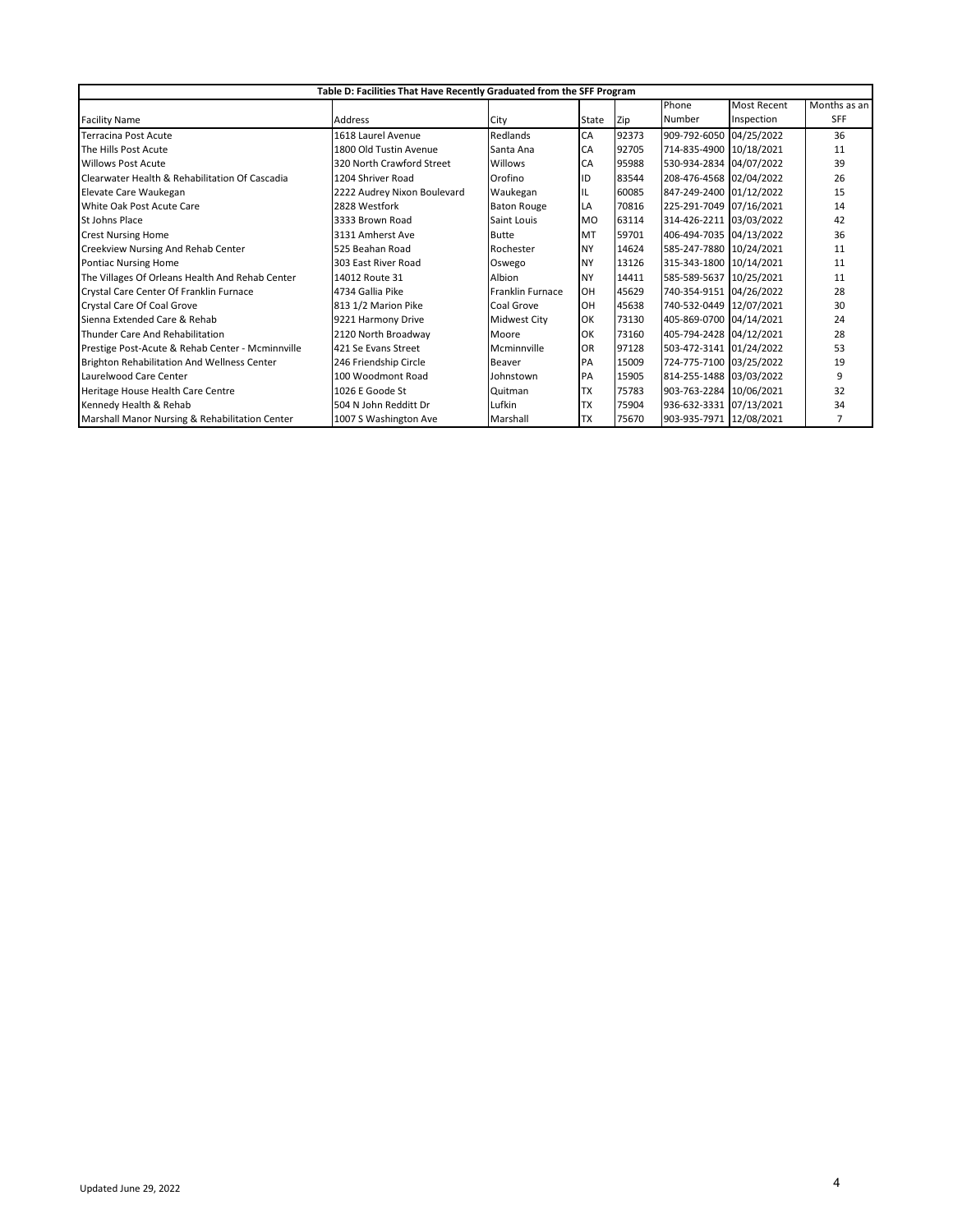| Table E: Facilities No Longer Participating in the Medicare and Medicaid Program |                  |             |           |       |                         |                    |              |  |  |
|----------------------------------------------------------------------------------|------------------|-------------|-----------|-------|-------------------------|--------------------|--------------|--|--|
|                                                                                  |                  |             |           |       | Phone                   | <b>Most Recent</b> | Months as an |  |  |
| <b>Facility Name</b>                                                             | Address          | <b>City</b> | State     | Zip   | Number                  | Inspection         | SFF          |  |  |
| Kingston Healthcare Center, Llc                                                  | 329 Real Road    | Bakersfield | CA        | 93309 | 661-327-7107 11/10/2021 |                    | 41           |  |  |
| La Mariposa Care And Rehabilitation Center                                       | 1244 Travis Blyd | Fairfield   | <b>CA</b> | 94533 | 707-422-7750 12/14/2021 |                    | 68           |  |  |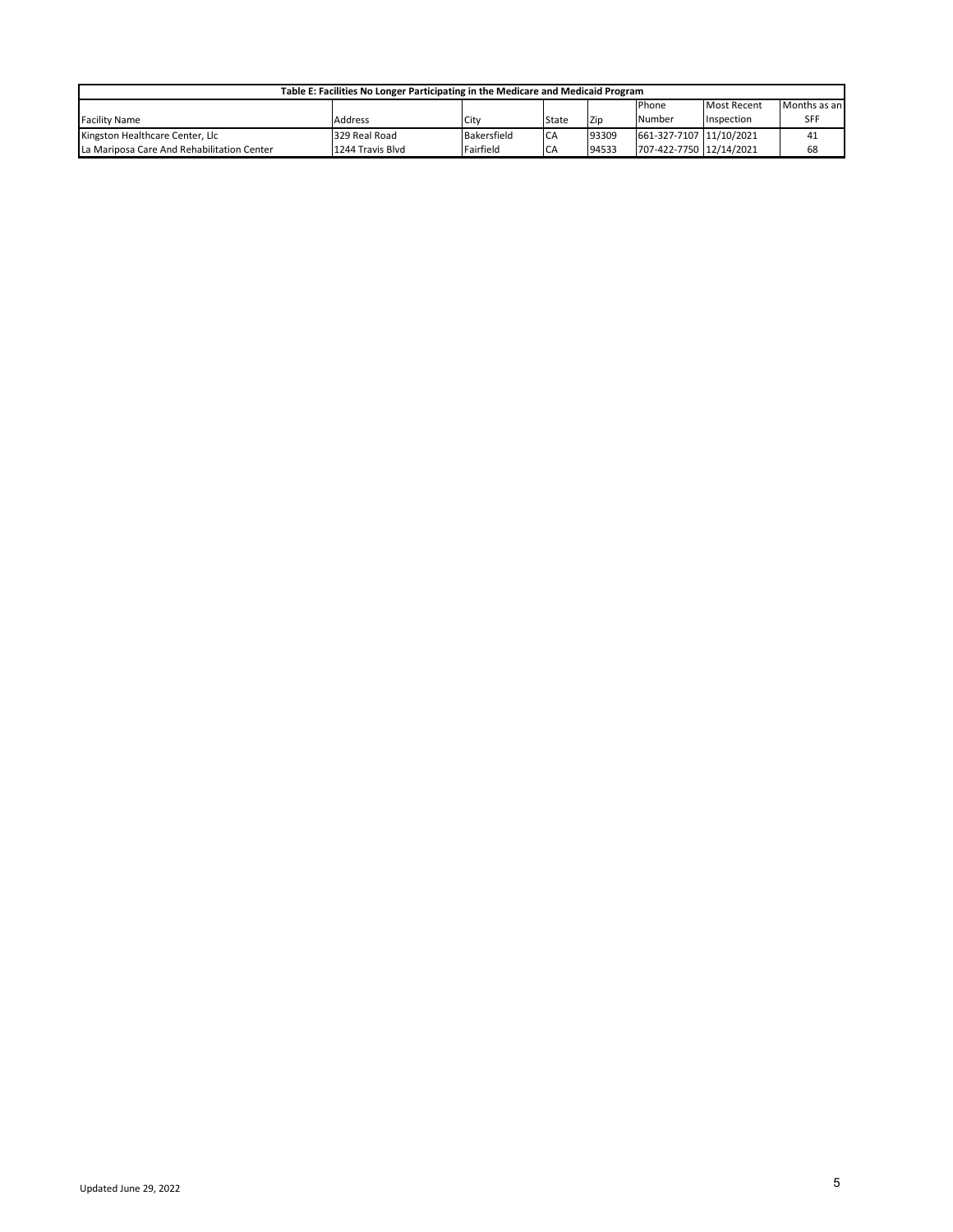|                                                                                       | Table F: SFF Candidate List                             |                                     |                    |              |                                          |                                      |
|---------------------------------------------------------------------------------------|---------------------------------------------------------|-------------------------------------|--------------------|--------------|------------------------------------------|--------------------------------------|
|                                                                                       |                                                         |                                     |                    |              | Phone<br>Number                          | Months as an<br><b>SFF Candidate</b> |
| <b>Facility Name</b><br>ATTALLA HEALTH AND REHAB                                      | Address<br>915 STEWART AVENUE SOUTHEAST                 | City<br><b>ATTALLA</b>              | State<br><b>AL</b> | Zip<br>35954 | 256-538-7852                             | $\mathbf{1}$                         |
| DIVERSICARE OF FOLEY                                                                  | 1701 NORTH ALSTON STREET                                | <b>FOLEY</b>                        | <b>AL</b>          |              | 36535 251-943-2781                       | 36                                   |
| MONTGOMERY CHILDREN'S SPECIALTY CENTER                                                | 2853 FORBES DRIVE                                       | MONTGOMERY                          | AL                 |              | 36110 334-261-3445                       | 8                                    |
| ROBERTSDALE REHABILITATION & HEALTHCARE CTR                                           | 18700 U S HIGHWAY 90                                    | ROBERTSDALE                         | <b>AL</b>          |              | 36567 251-947-1911                       | 15                                   |
| VILLAGE AT COOK SPRINGS SKILLED NURSING FACILITY                                      | <b>415 COOK SPRINGS</b>                                 | PELL CITY                           | AL                 |              | 35125 205-338-2221                       | 30                                   |
| <b>HAPPY VALLEY NURSING &amp; REHABILITATION</b>                                      | 955 DIVISION STREET                                     | MALVERN                             | AR                 |              | 72104 501-467-3339                       | 10                                   |
| <b>HEARTLAND REHABILITATION AND CARE CENTER</b>                                       | 19701 INTERSTATE 30                                     | <b>BENTON</b>                       | AR                 |              | 72015 501-778-8200                       | 5                                    |
| THE BLOSSOMS AT WEST DIXON REHAB & NURSING CENTER                                     | 2821 W DIXON RD                                         | <b>LITTLE ROCK</b>                  | AR                 |              | 72206 501-888-4200                       | 3                                    |
| THE SPRINGS BATESVILLE                                                                | 1975 WHITE DRIVE                                        | <b>BATESVILLE</b>                   | AR                 |              | 72501 870-698-1853                       | 2                                    |
| THE SPRINGS JONESBORO                                                                 | <b>1705 LATOURETTE DRIVE</b>                            | JONESBORO                           | AR                 |              | 72404 870-935-7550                       | 8                                    |
| <b>DESERT HIGHLANDS CARE CENTER</b>                                                   | 1081 KATHLEEN AVE                                       | <b>KINGMAN</b><br><b>CHINLE</b>     | AZ<br>AZ           |              | 86401 928-753-5580                       | 10<br>95                             |
| DR GUY GORMAN SR CARE HOME<br>HAVEN OF COTTONWOOD                                     | HIGHWAY 191 & HOSPITAL ROAD<br>197 SOUTH WILLARD STREET | COTTONWOOD                          | AZ                 |              | 86503 928-674-5216<br>86326 928-634-5548 | 5                                    |
| <b>MOUNTAIN VIEW CARE CENTER</b>                                                      | 1313 WEST MAGEE ROAD                                    | <b>TUCSON</b>                       | AZ                 |              | 85704 520-797-2600                       | 18                                   |
| SUN CITY HEALTH AND REHABILITATION CENTER                                             | 9940 WEST UNION HILLS DRIVE                             | <b>SUN CITY</b>                     | AZ                 | 85373        | 623-933-0022                             | 6                                    |
| ATHERTON PARK POST-ACUTE                                                              | 1275 CRANE STREET                                       | <b>MENLO PARK</b>                   | CA                 |              | 94025 650-325-8600                       | 3                                    |
| <b>BETHEL LUTHERAN HOME</b>                                                           | 2280 DOCKERY AVENUE                                     | <b>SELMA</b>                        | CA                 |              | 93662 559-896-4900                       | 30                                   |
| <b>BRIARCREST NURSING CENTER</b>                                                      | 5648 EAST GOTHAM STREET                                 | <b>BELL GARDENS</b>                 | CA                 |              | 90201 562-927-2641                       | $\overline{4}$                       |
| <b>BURBANK HEALTHCARE &amp; REHAB</b>                                                 | 1041 S. MAIN ST.                                        | <b>BURBANK</b>                      | CA                 |              | 91506 818-843-2330                       | 3                                    |
| CALIFORNIA HEALTHCARE AND REHABILITATION CENTER                                       | 6700 SEPULVEDA BLVD.                                    | <b>VAN NUYS</b>                     | CA                 |              | 91411 818-988-2501                       | $\mathbf{1}$                         |
| <b>COMMUNITY CARE CENTER</b>                                                          | 2335 S. MOUNTAIN AVE                                    | <b>DUARTE</b>                       | CA                 |              | 91010 626-357-3207                       | 3                                    |
| <b>COUNTRY VILLA BELMONT HEIGHTS</b>                                                  | 1730 GRAND AVE                                          | LONG BEACH                          | CA                 |              | 90804 562-597-8817                       | 17                                   |
| COUNTRY VILLA WESTWOOD CONVALESCENT CENTER                                            | 12121 SANTA MONICA BOULEVARD                            | <b>LOS ANGELES</b>                  | CA                 |              | 90025 310-826-0821                       | 8                                    |
| FORTUNA REHABILITATION AND WELLNESS CENTER, LP                                        | 2321 NEWBURG ROAD                                       | <b>FORTUNA</b>                      | CA<br>CA           |              | 95540 707-725-4467                       | 5                                    |
| <b>GLADSTONE SUB-ACUTE AND REHAB CENTER</b><br><b>GRIFFITH PARK HEALTHCARE CENTER</b> | 435 E. GLADSTONE ST<br>201 ALLEN AVE.                   | <b>GLENDORA</b><br><b>GLENDALE</b>  | CA                 |              | 91740 626-963-5955<br>91201 818-845-8507 | 3<br>$\overline{7}$                  |
| <b>HOLIDAY MANOR CARE CENTER</b>                                                      | 20554 ROSCOE BLVD                                       | CANOGA PARK                         | CA                 |              | 91306 818-341-9800                       | 10                                   |
| HUNTINGTON DRIVE HEALTH AND REHABILITATION CENTER                                     | 400 W. HUNTINTON DR.                                    | ARCADIA                             | CA                 | 91007        | 626-445-2421                             | $\mathbf{1}$                         |
| INLAND VALLEY CARE AND REHABILITATION CENTER                                          | 250 W. ARTESIA STREET                                   | <b>POMONA</b>                       | CA                 |              | 91768 909-623-7100                       | 5                                    |
| LEGACY HEALTHCARE CENTER                                                              | 1570 NORTH FAIR OAKS AVE                                | PASADENA                            | CA                 |              | 91103 626-798-0558                       | $\mathbf{1}$                         |
| ORCHARD HOSPITAL D/P SNF                                                              | <b>240 SPRUCE STREET</b>                                | <b>GRIDLEY</b>                      | CA                 |              | 95948 530-846-5671                       | 35                                   |
| ORCHARD POST ACUTE CARE                                                               | 101 S ORCHARD AVE                                       | VACAVILLE                           | CA                 |              | 95688 707-448-6458                       | 3                                    |
| PARK AVENUE HEALTHCARE & WELLNESS CENTER                                              | <b>1550 NORTH PARK AVENUE</b>                           | <b>POMONA</b>                       | CA                 |              | 91768 909-623-0791                       | 29                                   |
| PARKWEST HEALTHCARE CENTER                                                            | 6740 WILBUR AVE                                         | RESEDA                              | CA                 |              | 91335 818-708-3533                       | 11                                   |
| POMONA VISTA CARE CENTER                                                              | 651 N MAIN ST                                           | <b>POMONA</b>                       | CA                 |              | 91768 909-623-2481                       | 6                                    |
| RIVERSIDE POSTACUTE CARE                                                              | 8781 LAKEVIEW AVENUE                                    | RIVERSIDE                           | CA                 |              | 92509 951-685-1531                       | 5                                    |
| ROLLING HILLS CARE CENTER                                                             | 2108 STILLMAN                                           | SELMA                               | CA<br>CA           |              | 93662 559-896-4990                       | 35<br>36                             |
| SANTA ANITA CONVALESCENT HOSPITAL<br>SEQUOIA TRANSITIONAL CARE                        | 5522 GRACEWOOD AVE.<br>350 NORTH VILLA STREET           | <b>TEMPLE CITY</b><br>PORTERVILLE   | CA                 |              | 91780 626-579-0310<br>93257 559-784-6644 | 6                                    |
| ST. JOHN OF GOD RETIREMENT                                                            | 2468 SOUTH ST ANDREWS PLACE                             | <b>LOS ANGELES</b>                  | CA                 |              | 90018 323-731-0641                       | 9                                    |
| STONEY POINT HEALTHCARE CENTER                                                        | 21820 CRAGGY VIEW ST.                                   | <b>CHATSWORTH</b>                   | CA                 |              | 91311 818-882-8233                       | 6                                    |
| SYLMAR HLTH REHAB CTR                                                                 | 12220 FOOTHILL BLVD.                                    | SYLMAR                              | CA                 |              | 91342 818-834-5082                       | 6                                    |
| TARZANA HEALTH AND REHABILITATION CENTER                                              | 5650 RESEDA BLVD                                        | <b>TARZANA</b>                      | CA                 |              | 91356 818-881-4261                       | 8                                    |
| THE ROWLAND                                                                           | 330 W. ROWLAND STREET                                   | COVINA                              | CA                 |              | 91723 626-967-2741                       | 3                                    |
| <b>VALLEY CARE CENTER</b>                                                             | 8515 CHOLLA AVE                                         | YUCCA VALLEY                        | CA                 | 92284        | 760-853-4760                             | 26                                   |
| CASTLE ROCK CARE CENTER                                                               | 4001 HOME ST                                            | <b>CASTLE ROCK</b>                  | CO                 | 80108        | 303-688-3174                             | 17                                   |
| CHERRY CREEK NURSING CENTER                                                           | 14699 E HAMPDEN AVE                                     | AURORA                              | CO                 |              | 80014 303-693-0111                       | 2                                    |
| LOWRY HILLS CARE AND REHABILITATION                                                   | 10201 E THIRD AVE                                       | <b>AURORA</b>                       | CO                 |              | 80010 303-364-3364                       | 31                                   |
| PARK FOREST CARE CENTER, INC.                                                         | 7045 STUART ST                                          | WESTMINSTER                         | CO                 |              | 80030 303-427-7045                       | 9                                    |
| <b>PUEBLO CENTER</b><br><b>GRANDVIEW REHABILITATION AND HEALTHCARE CENTER</b>         | 2611 JONES AVE<br>55 GRAND STREET                       | <b>PUEBLO</b><br><b>NEW BRITAIN</b> | CO<br><b>CT</b>    |              | 81004 719-564-1735<br>06052 860-223-3617 | 14<br>5                              |
| MIDDLESEX HEALTH CARE CENTER                                                          | 100 RANDOLPH RD                                         | MIDDLETOWN                          | <b>CT</b>          |              | 06457 860-344-0353                       | $\mathbf{1}$                         |
| SKYVIEW REHAB AND NURSING                                                             | 35 MARC DRIVE                                           | WALLINGFORD                         | <b>CT</b>          |              | 06492 203-265-0981                       | $\overline{2}$                       |
| WATERBURY GARDENS NURSING AND REHAB                                                   | 128 CEDAR AVENUE                                        | WATERBURY                           | <b>CT</b>          |              | 06705 203-757-9271                       | 34                                   |
| WATERTOWN CONVALARIUM, INC                                                            | 560 WOODBURY ROAD                                       | WATERTOWN                           | CT                 |              | 06795 860-274-6748                       | 6                                    |
| KENTMERE REHABILITATION AND HEALTHCARE CENTER                                         | 1900 LOVERING AVENUE                                    | <b>WILMINGTON</b>                   | DE                 |              | 19806 302-652-3311                       | 4                                    |
| <b>MILFORD CENTER</b>                                                                 | 700 MARVEL ROAD                                         | <b>MILFORD</b>                      | DE                 |              | 19963 302-422-3303                       | 34                                   |
| REGAL HEIGHTS HEALTHCARE & REHAB CENTER                                               | <b>6525 LANCASTER PIKE</b>                              | <b>HOCKESSIN</b>                    | DE                 |              | 19707 302-998-0181                       | 30                                   |
| REGENCY HEALTHCARE & REHAB CENTER                                                     | 801 N. BROOM STREET                                     | WILMINGTON                          | DE                 |              | 19806 302-654-8400                       | $\mathbf{1}$                         |
| WESTON SENIOR LIVING CENTER AT HIGHFIELD                                              | 4800 LANCASTER PIKE                                     | WILMINGTON                          | DE                 |              | 19807 302-994-4434                       | 10                                   |
| ARBOR SPRINGS HEALTH AND REHABILITATION CENTER                                        | 1501 SE 24TH RD                                         | <b>OCALA</b>                        | FL                 |              | 34471 352-629-8900                       | 9                                    |
| ASCENSION LIVING ST. CATHERINE LABOURE' PLACE                                         | 1750 STOCKTON ST                                        | <b>JACKSONVILLE</b>                 | FL<br>FL           |              | 32204 904-308-4700                       | 17                                   |
| BISCAYNE HEALTH AND REHABILITATION CENTER<br>CORAL REEF SUBACUTE CARE CENTER LLC      | 12505 NE 16TH AVE<br>9869 SW 152ND STREET               | <b>NORTH MIAMI</b><br><b>MIAMI</b>  | FL                 |              | 33161 305-891-1710<br>33157 305-255-3220 | 28<br>4                              |
| DARCY HALL OF LIFE CARE                                                               | 2170 PALM BEACH LAKES BLVD                              | WEST PALM BEACH                     | FL                 |              | 33409 561-683-3333                       | 10                                   |
| EAGLE LAKE NURSING AND REHAB CARE CENTER                                              | 1100 66TH ST N                                          | SAINT PETERSBURG                    | FL.                |              | 33710 727-345-9331                       | $\mathbf{1}$                         |
| HAWTHORNE CENTER FOR REHABILITATION AND HEALING OF                                    | 851 WEST LUMSDEN RD                                     | <b>BRANDON</b>                      | FL                 |              | 33511 813-661-8998                       | 3                                    |
| HERITAGE HEALTHCARE & REHABILITATION CENTER                                           | 777 9TH ST N                                            | <b>NAPLES</b>                       | FL                 |              | 33940 239-261-8126                       | $\mathbf{1}$                         |
| KEYSTONE REHABILITATION AND HEALTH CENTER                                             | 1120 W DONEGAN AVE                                      | KISSIMMEE                           | FL                 |              | 34741 407-847-2854                       | 12                                   |
| ORCHID COVE AT SARASOTA                                                               | 4602 NORTHGATE COURT                                    | SARASOTA                            | FL                 |              | 34234 941-355-2913                       | 9                                    |
| PALM GARDEN OF JACKSONVILLE                                                           | 5725 SPRING PARK ROAD                                   | <b>JACKSONVILLE</b>                 | FL.                |              | 32216 904-733-6954                       | $\overline{2}$                       |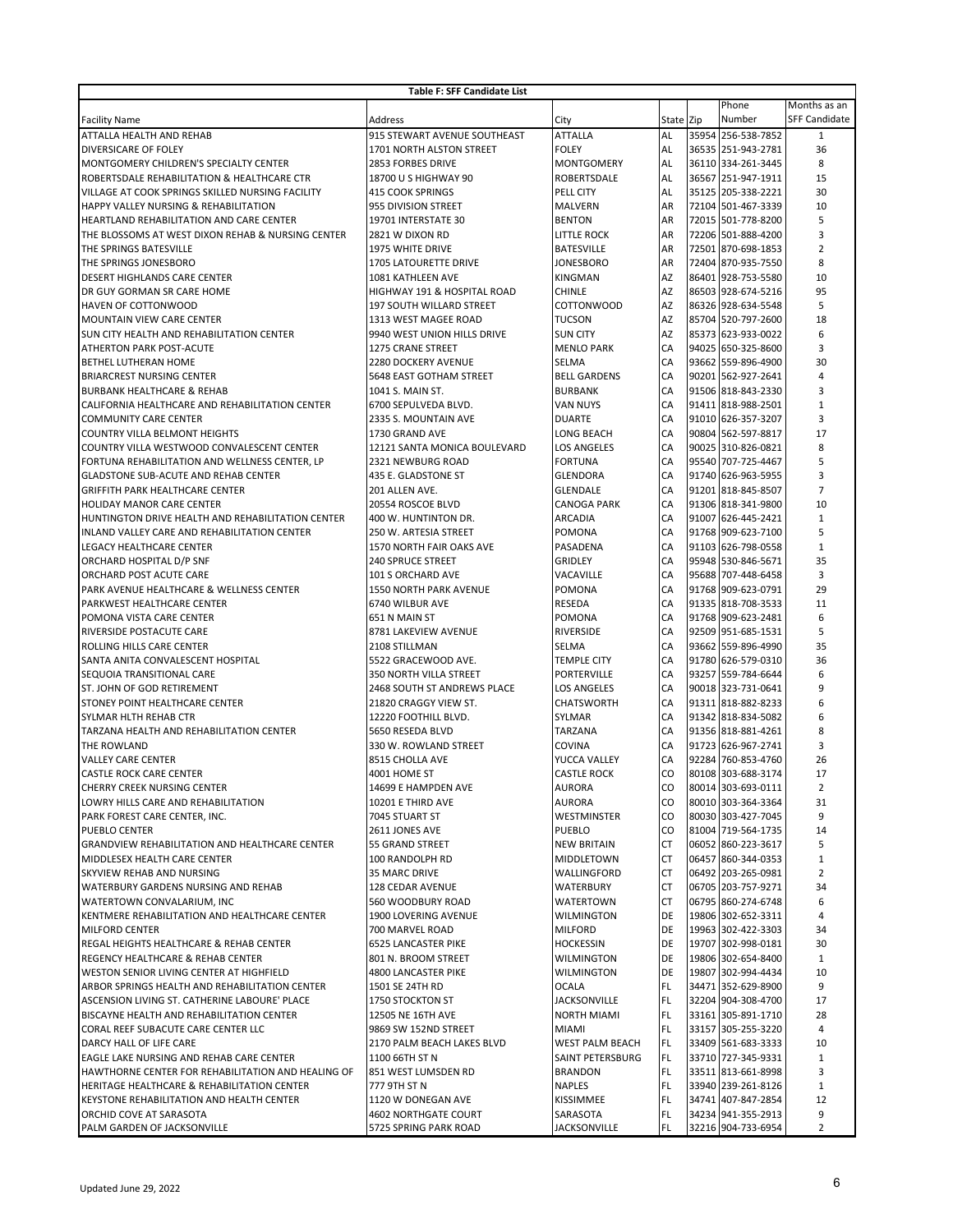|                                                                          | Table F: SFF Candidate List                    |                                            |                  |       |                                          |                                      |
|--------------------------------------------------------------------------|------------------------------------------------|--------------------------------------------|------------------|-------|------------------------------------------|--------------------------------------|
|                                                                          |                                                |                                            |                  |       | Phone<br>Number                          | Months as an<br><b>SFF Candidate</b> |
| Facility Name                                                            | Address                                        | City                                       | State            | Zip   |                                          |                                      |
| PARKLANDS CARE CENTER<br>REHABILITATION CENTER OF WINTER PARK, THE       | 1000 SW 16TH AVE<br>1700 MONROE AVE            | <b>GAINESVILLE</b><br><b>MAITLAND</b>      | FL.<br><b>FL</b> | 32601 | 352-376-2461<br>32751 407-647-2092       | 8<br>3                               |
| ROCKLEDGE HEALTH AND REHABILITATION CENTER                               | <b>587 BARTON BLVD</b>                         | <b>ROCKLEDGE</b>                           | <b>FL</b>        |       | 32955 321-632-6300                       | $\overline{2}$                       |
| SAN JOSE HEALTH AND REHABILITATION CENTER                                | 9355 SAN JOSE BLVD                             | <b>JACKSONVILLE</b>                        | <b>FL</b>        |       | 32257 904-739-0877                       | $\mathbf{1}$                         |
| CENTER FOR ADVANCED REHAB AT PARKSIDE, THE                               | <b>110 PARK CITY ROAD</b>                      | <b>ROSSVILLE</b>                           | GA               |       | 30741 706-858-5000                       | 8                                    |
| CHULIO HILLS HEALTH AND REHAB                                            | 1170 CHULIO ROAD                               | <b>ROME</b>                                | GA               |       | 30161 706-235-1132                       | 6                                    |
| <b>CROSSVIEW CARE CENTER</b>                                             | 402 E. BAY ST                                  | PINEVIEW                                   | GA               | 31071 | 229-624-2437                             | 14                                   |
| <b>EAST LAKE ARBOR</b>                                                   | 304 FIFTH AVENUE                               | <b>DECATUR</b>                             | GA               |       | 30030 404-373-6231                       | 36                                   |
| <b>GREEN ACRES HEALTH AND REHABILITATION</b>                             | 313 ALLEN MEMORIAL DRIVE, SW                   | MILLEDGEVILLE                              | GA               | 31061 | 478-453-9437                             | 28                                   |
| MEADOWBROOK HEALTH AND REHAB                                             | 4608 LAWRENCEVILLE HIGHWAY                     | <b>TUCKER</b>                              | GA               |       | 30084 770-491-9444                       | $\overline{2}$                       |
| PINEWOOD NURSING CENTER                                                  | 433 NORTH MCGRIFF STREET                       | WHIGHAM                                    | GA               | 39897 | 229-307-2004                             | 17                                   |
| PROVIDENCE HEALTHCARE                                                    | 1011 SOUTH GREEN STREET                        | <b>THOMASTON</b>                           | GA               |       | 30286 706-647-6693                       | 6                                    |
| RENAISSANCE CENTER FOR NURSING AND HEALING<br><b>WESTMINSTER COMMONS</b> | <b>415 AIRPORT ROAD</b>                        | <b>GRIFFIN</b><br><b>ATLANTA</b>           | GA<br>GA         | 30223 | 770-227-8636                             | $\overline{2}$<br>36                 |
| ANN PEARL NURSING FACILITY                                               | 560 ST CHARLES AVE, NE<br>45-181 WAIKALUA ROAD | <b>KANEOHE</b>                             | HI               | 96744 | 30308 404-874-2233<br>808-247-8558       | 8                                    |
| KULANA MALAMA                                                            | 91-1360 KARAYAN STREET                         | <b>EWA BEACH</b>                           | HI               |       | 96706 808-681-1200                       | 36                                   |
| LILIHA HEALTHCARE CENTER                                                 | 1814 LILIHA STREET                             | <b>HONOLULU</b>                            | HI               | 96817 | 808-537-9557                             | 12                                   |
| WAHIAWA GENERAL HOSPITAL                                                 | <b>128 LEHUA STREET</b>                        | WAHIAWA                                    | HI               |       | 96786 808-621-8411                       | $\overline{4}$                       |
| YUKIO OKUTSU STATE VETERANS HOME                                         | 1180 WAIANUENUE AVENUE                         | <b>HILO</b>                                | HI               |       | 96720 808-961-1500                       | 17                                   |
| <b>ARBOR COURT</b>                                                       | 701 EAST MAPLELEAF DRIVE                       | MOUNT PLEASANT                             | IA               |       | 52641 319-385-1400                       | 6                                    |
| ASPIRE OF PRIMGHAR                                                       | <b>735 NORTH RERICK</b>                        | PRIMGHAR                                   | IA               |       | 51245 712-957-3655                       | 10                                   |
| BIG CREEK NURSING AND REHABILITATION COMMUNITY                           | 1002 WEST WASHINGTON AVENUE                    | POLK CITY                                  | IA               |       | 50226 515-984-6511                       | 6                                    |
| <b>GENESIS SENIOR LIVING</b>                                             | 5608 SW 9TH STREET                             | <b>DES MOINES</b>                          | IA               |       | 50315 515-285-3070                       | $\overline{2}$                       |
| <b>IVY AT DAVENPORT</b>                                                  | 800 EAST RUSHOLME STREET                       | <b>DAVENPORT</b>                           | IA               |       | 52803 563-322-1668                       | 17                                   |
| NORTHERN MAHASKA SPECIALTY CARE                                          | 2401 CRESTVIEW DRIVE                           | <b>OSKALOOSA</b>                           | IA               |       | 52577 641-673-3000                       | 3                                    |
| OAKLAND MANOR                                                            | 737 NORTH HIGHWAY                              | OAKLAND                                    | IA               |       | 51560 712-482-6403                       | $\mathbf{1}$                         |
| QHC MITCHELLVILLE, LLC<br>ROCK RAPIDS HEALTH CENTRE                      | 114 CARTER STREET SW<br>703 SOUTH UNION        | <b>MITCHELLVILLE</b><br><b>ROCK RAPIDS</b> | IA<br>IA         |       | 50169 515-967-3726<br>51246 712-472-2585 | 26<br>13                             |
| <b>WESTWOOD SPECIALTY CARE</b>                                           | 4201 FIELDCREST DRIVE                          | <b>SIOUX CITY</b>                          | IA               |       | 51104 712-258-0135                       | 5                                    |
| <b>CASCADIA OF BOISE</b>                                                 | 6000 W DENTON ST                               | <b>BOISE</b>                               | ID               | 83704 | 208-629-4383                             | 17                                   |
| <b>COUNTRYSIDE CARE &amp; REHABILITATION</b>                             | <b>1224 EIGHTH STREET</b>                      | <b>RUPERT</b>                              | ID               |       | 83350 208-436-0481                       | $\overline{4}$                       |
| IDAHO STATE VETERANS HOME - LEWISTON                                     | 821 21ST AVENUE                                | LEWISTON                                   | ID               | 83501 | 208-750-3600                             | 31                                   |
| LIFE CARE CENTER OF POST FALLS                                           | 460 NORTH GARDEN PLAZA COURT                   | <b>POST FALLS</b>                          | ID               | 83854 | 208-777-0318                             | 28                                   |
| ROYAL PLAZA HEALTH & REHABILITATION                                      | 2870 JUNIPER DRIVE                             | LEWISTON                                   | ID               | 83501 | 208-746-2855                             | $\mathbf{1}$                         |
| <b>APERION CARE PEORIA HEIGHTS</b>                                       | 1629 GARDNER LANE                              | PEORIA HEIGHTS                             | IL               |       | 61616 309-685-1545                       | 5                                    |
| <b>ARCADIA CARE DANVILLE</b>                                             | 1701 NORTH BOWMAN                              | DANVILLE                                   | IL               |       | 61832 217-443-2955                       | 17                                   |
| ARCADIA CARE JACKSONVILLE                                                | 1021 NORTH CHURCH STREET                       | <b>JACKSONVILLE</b>                        | IL               |       | 62650 217-245-4174                       | $\overline{2}$                       |
| BELHAVEN NURSING & REHAB CENTER                                          | 11401 SOUTH OAKLEY AVENUE                      | <b>CHICAGO</b>                             | IL               | 60643 | 773-233-6311                             | 3                                    |
| <b>BRIA OF BELLEVILLE</b><br>CITY VIEW MULTICARE CENTER                  | 150 NORTH 27TH STREET<br>5825 WEST CERMAK ROAD | <b>BELLEVILLE</b><br><b>CICERO</b>         | IL<br>IL         |       | 62226 618-235-6600<br>60804 708-656-9120 | 14<br>$\overline{7}$                 |
| <b>EASTVIEW TERRACE</b>                                                  | 100 EASTVIEW PLACE                             | SULLIVAN                                   | IL               |       | 61951 217-728-7367                       | 6                                    |
| <b>GARDENVIEW MANOR</b>                                                  | <b>14792 CATLIN TILTON ROAD</b>                | DANVILLE                                   | IL               |       | 61834 217-443-6430                       | $\mathbf{1}$                         |
| ILLINI HERITAGE REHAB & HC                                               | 1315 CURT DRIVE, SUITE B                       | CHAMPAIGN                                  | IL               |       | 61821 217-352-5707                       | $\mathbf{1}$                         |
| LANDMARK OF RICHTON PARK REHAB & NSG CTR                                 | 22660 SOUTH CICERO AVENUE                      | <b>RICHTON PARK</b>                        | IL               |       | 60471 708-747-6120                       | 13                                   |
| LENA LIVING CENTER                                                       | 1010 SOUTH LOGAN STREET                        | LENA                                       | IL               |       | 61048 815-369-4561                       | 17                                   |
| LOFT REHAB OF ROCK SPRINGS, THE                                          | 2530 NORTH MONROE STREET                       | <b>DECATUR</b>                             | IL               |       | 62526 217-875-0920                       | 36                                   |
| LOFT REHABILITATION & NURSING                                            | 700 NORTH MAIN STREET                          | EUREKA                                     | IL               |       | 61530 309-467-2337                       | 6                                    |
| NEW ATHENS HOME FOR THE AGED                                             | 203 SOUTH JOHNSON STREET                       | <b>NEW ATHENS</b>                          | IL               |       | 62264 618-475-2550                       | 12                                   |
| PARC JOLIET                                                              | 222 NORTH HAMMES                               | JOLIET                                     | IL               |       | 60435 815-725-0443                       | 6                                    |
| PLEASANT MEADOWS SENIOR LIVING                                           | 400 WEST WASHINGTON                            | CHRISMAN                                   | IL               |       | 61924 217-269-2396                       | 8                                    |
| RIVER CROSSING OF ROCKFORD<br><b>SUNSET REHABILITATION &amp; HLTH C</b>  | 1660 SOUTH MULFORD<br>129 SOUTH 1ST AVENUE     | <b>ROCKFORD</b><br>CANTON                  | IL<br>IL         |       | 61108 815-397-8700<br>61520 309-647-4327 | 17<br>$\overline{2}$                 |
| SYMPHONY OF CHICAGO WEST                                                 | 5130 WEST JACKSON BOULEVARD                    | <b>CHICAGO</b>                             | IL               |       | 60644 773-921-8000                       | 10                                   |
| VANDALIA REHAB & HEALTH CARE C                                           | 1500 WEST ST LOUIS AVENUE                      | VANDALIA                                   | IL               |       | 62471 618-283-4262                       | 3                                    |
| ALPHA HOME - A WATERS COMMUNITY                                          | 2640 COLD SPRING RD                            | <b>INDIANAPOLIS</b>                        | IN               |       | 46222 317-923-1518                       | 9                                    |
| APERION CARE ARBORS MICHIGAN CITY                                        | 1101 E COOLSPRING AVE                          | MICHIGAN CITY                              | IN               |       | 46360 219-874-5211                       | 30                                   |
| APERION CARE KOKOMO                                                      | 3518 S LAFOUNTAIN ST                           | <b>KOKOMO</b>                              | IN               |       | 46902 765-453-4666                       | 34                                   |
| APERION CARE TOLLESTON PARK                                              | 2350 TAFT ST                                   | GARY                                       | IN               |       | 46404 219-977-2600                       | $\overline{2}$                       |
| BRIARCLIFF HEALTH & REHABILITATION CENTER                                | 5024 WESTERN AVENUE                            | <b>SOUTH BEND</b>                          | IN               |       | 46619 574-318-4600                       | 31                                   |
| <b>HARBOR HEALTH &amp; REHAB</b>                                         | 5025 MCCOOK AVE                                | <b>EAST CHICAGO</b>                        | IN               |       | 46312 219-397-0380                       | 26                                   |
| HOMESTEAD HEALTHCARE CENTER                                              | 7465 MADISON AVE                               | <b>INDIANAPOLIS</b>                        | IN               |       | 46227 317-788-3000                       | 1                                    |
| KOKOMO HEALTHCARE CENTER                                                 | 429 W LINCOLN RD                               | KOKOMO                                     | IN               |       | 46902 765-453-5600                       | 6                                    |
| MAJESTIC CARE OF JEFFERSON POINTE                                        | 5700 WILKIE DR                                 | <b>FORT WAYNE</b>                          | IN               |       | 46804 260-432-7556                       | 26                                   |
| MAJESTIC CARE OF WEST ALLEN<br>PEABODY RETIREMENT COMMUNITY              | 6050 S CR 800 E 92<br>400 W SEVENTH ST         | <b>FORT WAYNE</b><br>NORTH MANCHESTER      | IN<br>IN         |       | 46814 260-625-3545<br>46962 260-982-8616 | 3<br>$\overline{2}$                  |
| SOUTHWOOD HEALTHCARE CENTER                                              | 2222 MARGARET AVE                              | <b>TERRE HAUTE</b>                         | IN               |       | 47802 812-232-2223                       | 17                                   |
| WESTPARK A WATERS COMMUNITY                                              | 1316 N TIBBS AVE                               | <b>INDIANAPOLIS</b>                        | IN               |       | 46222 317-634-8330                       | 4                                    |
| <b>WILLOW MANOR</b>                                                      | 3801 OLD BRUCEVILLE ROAD, BOX 136              | <b>VINCENNES</b>                           | IN               |       | 47591 812-882-1783                       | $\overline{7}$                       |
| <b>WOODLAND MANOR</b>                                                    | 343 S NAPPANEE ST                              | ELKHART                                    | IN               |       | 46514 574-295-0096                       | 8                                    |
| ACCESS MENTAL HEALTH LLC                                                 | 500 PEABODY                                    | PEABODY                                    | <b>KS</b>        |       | 66866 620-983-2165                       | 17                                   |
| ADVENA LIVING OF CHERRYVALE                                              | 1001 W MAIN STREET, PO BOX 366                 | CHERRYVALE                                 | KS               |       | 67335 620-336-2102                       | 17                                   |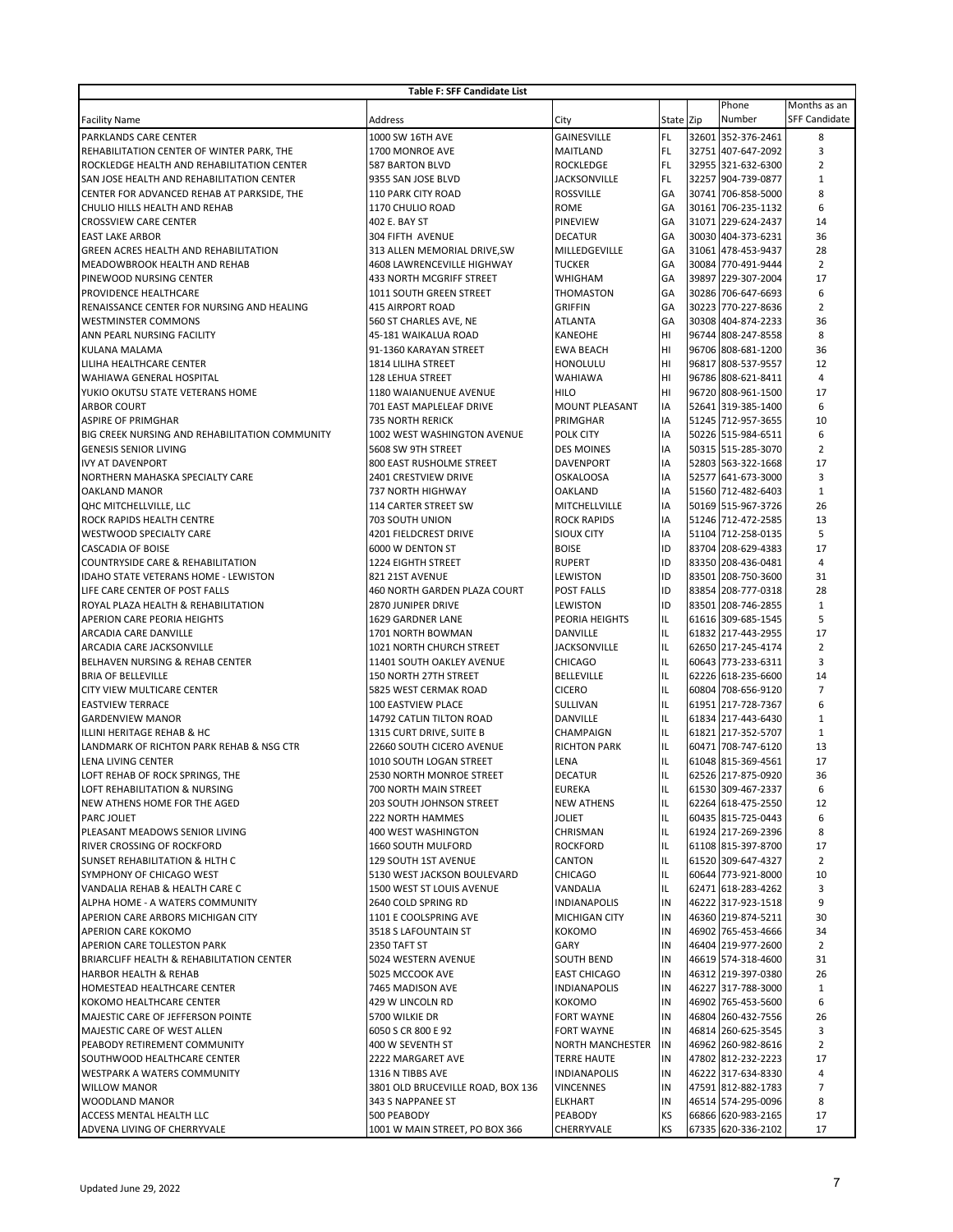| Table F: SFF Candidate List                                                  |                                                        |                                     |                 |       |                                          |                                  |  |
|------------------------------------------------------------------------------|--------------------------------------------------------|-------------------------------------|-----------------|-------|------------------------------------------|----------------------------------|--|
|                                                                              |                                                        |                                     |                 |       | Phone                                    | Months as an                     |  |
| <b>Facility Name</b>                                                         | Address                                                | City                                | State           | Zip   | Number                                   | <b>SFF Candidate</b>             |  |
| DIVERSICARE OF CHANUTE                                                       | 530 W 14TH STREET                                      | CHANUTE                             | KS              | 66720 | 620-431-4940                             | 9                                |  |
| <b>DIVERSICARE OF SEDGWICK</b>                                               | 712 N MONROE AVENUE, BOX 49                            | <b>SEDGWICK</b>                     | KS              |       | 67135 316-772-5185                       | 16                               |  |
| LEGACY AT COLLEGE HILL<br>MERIDIAN REHABILITATION AND HEALTH CARE CENTER     | 5005 E 21ST STREET NORTH<br>1555 N MERIDIAN STREET     | <b>WICHITA</b><br><b>WICHITA</b>    | <b>KS</b><br>KS |       | 67208 316-685-9291<br>67203 316-942-8471 | $\overline{2}$<br>$\overline{7}$ |  |
| <b>ORCHARD GARDENS</b>                                                       | 1600 S WOODLAWN BLVD                                   | <b>WICHITA</b>                      | <b>KS</b>       |       | 67218 316-691-9999                       | $\overline{4}$                   |  |
| OVERLAND PARK CENTER FOR REHABILITATION AND HEALTH                           | 5211 W 103RD STREET                                    | <b>OVERLAND PARK</b>                | KS              |       | 66207 913-383-2569                       | 3                                |  |
| RIVERBEND POST ACUTE REHABILITATION                                          | 7850 FREEMAN AVENUE                                    | <b>KANSAS CITY</b>                  | <b>KS</b>       |       | 66112 913-334-3666                       | $\overline{7}$                   |  |
| <b>VICTORIA FALLS</b>                                                        | 224 E CENTRAL                                          | ANDOVER                             | <b>KS</b>       |       | 67002 316-733-0654                       | 16                               |  |
| <b>BRIDGE POINT CENTER</b>                                                   | 7300 WOODSPOINT DRIVE                                  | <b>FLORENCE</b>                     | KY              |       | 41042 859-371-5731                       | 9                                |  |
| HARBORVIEW DOVER, LLC                                                        | <b>112 DOVER DRIVE</b>                                 | GEORGETOWN                          | KY              |       | 40324 502-863-9529                       | 15                               |  |
| LANDMARK OF LOUISVILLE REHABILITATION AND NURSING                            | 1155 EASTERN PARKWAY                                   | LOUISVILLE                          | KY              | 40217 | 502-636-5241                             | 3                                |  |
| <b>REGENCY CENTER</b>                                                        | 1550 RAYDALE DRIVE                                     | LOUISVILLE                          | KY              |       | 40219 502-968-6600                       | 26                               |  |
| <b>SENECA PLACE</b>                                                          | 3526 DUTCHMANS LANE                                    | <b>LOUISVILLE</b>                   | KY              |       | 40205 502-452-6331                       | $\overline{4}$                   |  |
| JEFF DAVIS LIVING CENTER, LLC                                                | 1338 NORTH CUTTING AVENUE                              | <b>JENNINGS</b>                     | LA              |       | 70546 337-824-3165                       | 1                                |  |
| JENA NURSING AND REHABILITATION CENTER, LLC                                  | 5877 AIMWELL ROAD                                      | <b>JENA</b>                         | LA              |       | 71342 318-992-4175                       | 32                               |  |
| <b>MAISON DE LAFAYETTE</b>                                                   | 2707 KALISTE SALOOM ROAD                               | LAFAYETTE                           | LA              |       | 70508 337-981-2258                       | $\mathbf{1}$                     |  |
| PIERREMONT HEALTHCARE CENTER                                                 | 725 MITCHELL LANE                                      | SHREVEPORT                          | LA              |       | 71106 318-868-2789                       | 3                                |  |
| TRINITY NEUROLOGIC REHABILITATION CENTER                                     | 1400 LINDBERG DRIVE                                    | <b>SLIDELL</b>                      | LA              |       | 70458 985-641-4985                       | 4                                |  |
| <b>HIGHVIEW OF NORTHAMPTON</b>                                               | <b>222 RIVER ROAD</b>                                  | LEEDS<br><b>BOSTON</b>              | MA              |       | 01053 413-584-8457                       | $\mathbf{1}$<br>$\overline{7}$   |  |
| PARKWAY HEALTH AND REHABILITATION CENTER                                     | 1190 VFW PARKWAY<br><b>123 SOUTH STREET</b>            |                                     | MA<br><b>MA</b> |       | 02132 617-325-1688<br>02360 508-746-4343 | $\overline{2}$                   |  |
| PLYMOUTH REHABILITATION & HEALTH CARE CENTER<br><b>REVOLUTION CHARLWELL</b>  | 305 WALPOLE STREET                                     | PLYMOUTH<br><b>NORWOOD</b>          | <b>MA</b>       |       | 02062 781-762-7700                       | $\overline{7}$                   |  |
| SAVOY NURSING & REHAB CTR                                                    | <b>670 COUNTY STREET</b>                               | <b>NEW BEDFORD</b>                  | MA              |       | 02740 508-994-2400                       | $\mathbf{1}$                     |  |
| TREMONT HEALTH CARE CENTER                                                   | <b>605 MAIN STREET</b>                                 | WAREHAM                             | MA              |       | 02571 508-295-1040                       | $\overline{2}$                   |  |
| VANTAGE AT SOUTH HADLEY LLC                                                  | 573 GRANBY RD                                          | <b>SOUTH HADLEY</b>                 | MA              |       | 01075 413-532-2200                       | 4                                |  |
| VERO HEALTH & REHAB OF AMESBURY                                              | 22 MAPLE STREET                                        | AMESBURY                            | MA              |       | 01913 978-388-4682                       | 6                                |  |
| <b>VERO HEALTH &amp; REHAB OF REVERE</b>                                     | 133 SALEM STREET                                       | <b>REVERE</b>                       | MA              |       | 02151 781-322-4861                       | 17                               |  |
| WATERTOWN REHABILITATION AND NURSING CENTER                                  | 59 COOLIDGE HILL ROAD                                  | <b>WATERTOWN</b>                    | MA              |       | 02472 617-924-1130                       | 3                                |  |
| <b>FREDERICK HEALTH &amp; REHABILITATION CENTER</b>                          | <b>30 NORTH PLACE</b>                                  | <b>FREDERICK</b>                    | <b>MD</b>       |       | 21701 301-695-6618                       | 26                               |  |
| HAGERSTOWN HEALTHCARE CENTER                                                 | 750 DUAL HIGHWAY                                       | HAGERSTOWN                          | <b>MD</b>       |       | 21740 301-797-4020                       | 29                               |  |
| PEACE HEALTHCARE AT LIONS CENTER                                             | 901 SETON DRIVE                                        | CUMBERLAND                          | <b>MD</b>       |       | 21502 301-722-6272                       | $\mathbf{1}$                     |  |
| PEAK HEALTHCARE AT CATON MANOR                                               | 3330 WILKENS AVENUE                                    | <b>BALTIMORE</b>                    | <b>MD</b>       |       | 21229 410-525-1544                       | 25                               |  |
| WESTMINSTER HEALTHCARE CENTER                                                | 1234 WASHINGTON ROAD                                   | WESTMINSTER                         | <b>MD</b>       |       | 21157 410-848-0700                       | 32                               |  |
| LEDGEWOOD MANOR                                                              | <b>200 ROUTE 115</b>                                   | WINDHAM                             | <b>ME</b>       |       | 04062 207-892-2261                       | 3                                |  |
| MAPLECREST REHAB & LIVING CENTER                                             | 174 MAIN ST                                            | <b>MADISON</b>                      | <b>ME</b>       |       | 04950 207-696-8225                       | 17                               |  |
| <b>MARSHWOOD CENTER</b><br>THE COMMONS AT TALL PINES                         | 33 ROGER STREET<br><b>34 MARTIN LANE</b>               | <b>LEWISTON</b><br><b>BELFAST</b>   | ME<br>ME        |       | 04240 207-784-0108<br>04915 207-338-4117 | $\overline{4}$<br>11             |  |
| WATERVILLE CENTER FOR HEALTH AND REHAB                                       | 7 HIGHWOOD ST                                          | WATERVILLE                          | ME              | 04901 | 207-873-0705                             | $\overline{4}$                   |  |
| ASHLEY HEALTHCARE CENTER                                                     | 103 WEST WALLACE STREET                                | <b>ASHLEY</b>                       | MI              |       | 48806 989-847-2011                       | 3                                |  |
| LAKESIDE MANOR NURSING AND REHABILITATION CENTER                             | 13990 LAKESIDE CIRCLE                                  | <b>STERLING HEIGHTS</b>             | MI              | 48313 | 586-488-1400                             | 1                                |  |
| MEDILODGE OF SOUTHFIELD                                                      | 26715 GREENFIELD RD                                    | SOUTHFIELD                          | MI              |       | 48076 248-557-0050                       | 6                                |  |
| <b>MICHIGAN MASONIC HOME</b>                                                 | 1200 WRIGHT AVE                                        | <b>ALMA</b>                         | MI              | 48801 | 989-463-3141                             | 8                                |  |
| MISSION POINT NSG & PHY REHAB CTR OF BEVERLY HILLS                           | 18200 W 13 MILE ROAD                                   | <b>BEVERLY HILLS</b>                | MI              | 48025 | 248-940-5390                             | $\mathbf{1}$                     |  |
| MISSION POINT NSG & PHY REHAB CTR OF ISHPEMING                               | <b>435 STONEVILLE RD</b>                               | <b>ISHPEMING</b>                    | MI              | 49849 | 906-485-1073                             | 6                                |  |
| <b>MOMENTOUS HEALTH AT BATTLE CREEK</b>                                      | 675 WAGNER DR                                          | <b>BATTLE CREEK</b>                 | MI              | 49017 | 269-969-6244                             | 4                                |  |
| RIVERSIDE HEALTHCARE CENTER                                                  | 1149 WEST MONROE RD                                    | <b>SAINT LOUIS</b>                  | MI              | 48880 | 989-681-3852                             | 3                                |  |
| SKLD BLOOMFIELD HILLS                                                        | 2975 N ADAMS ROAD                                      | <b>BLOOMFIELD HILLS</b>             | MI              |       | 48304 248-986-4546                       | 4                                |  |
| <b>WESTWOOD NURSING CENTER</b>                                               | 16588 SCHAEFER                                         | <b>DETROIT</b>                      | MI              |       | 48235 313-345-5000                       | 10                               |  |
| BYWOOD EAST HEALTH CARE<br>CHRIS JENSEN HEALTH & REHABILITATION CENTER       | 3427 CENTRAL AVENUE NORTHEAST                          | MINNEAPOLIS<br><b>DULUTH</b>        | MN<br>MN        |       | 55418 612-788-9757                       | 16<br>26                         |  |
| <b>EDENBROOK OF ROCHESTER</b>                                                | 2501 RICE LAKE ROAD<br>1875 19TH STREET NORTHWEST      | <b>ROCHESTER</b>                    | MN              |       | 55811 218-625-6400<br>55901 507-282-9449 | 21                               |  |
| MADONNA TOWERS OF ROCHESTER INC                                              | 4001 19TH AVENUE NORTHWEST                             | <b>ROCHESTER</b>                    | MN              |       | 55901 507-288-3911                       | 23                               |  |
| MEEKER MANOR REHABILITATION CENTER, LLC                                      | <b>600 SOUTH DAVIS AVENUE</b>                          | LITCHFIELD                          | MN              |       | 55355 320-693-2472                       | 35                               |  |
| PINE HAVEN CARE CENTER INC                                                   | 210 NORTHWEST 3RD STREET                               | PINE ISLAND                         | <b>MN</b>       |       | 55963 507-356-8304                       | 3                                |  |
| THE ESTATES AT BLOOMINGTON LLC                                               | 9200 NICOLLET AVENUE SOUTH                             | <b>BLOOMINGTON</b>                  | <b>MN</b>       |       | 55420 952-881-8676                       | 33                               |  |
| THE ESTATES AT LYNNHURST LLC                                                 | 471 LYNNHURST AVENUE WEST                              | <b>SAINT PAUL</b>                   | <b>MN</b>       |       | 55104 651-645-6453                       | $\overline{2}$                   |  |
| THE WATERVIEW WOODS LLC                                                      | <b>601 GRANT AVENUE</b>                                | EVELETH                             | <b>MN</b>       |       | 55734 218-744-9800                       | 6                                |  |
| <b>TWIN CITY GARDENS</b>                                                     | 2309 HAYES STREET NORTHEAST                            | MINNEAPOLIS                         | MN              |       | 55418 612-781-2691                       | $\overline{7}$                   |  |
| ASHTON COURT CARE AND REHABILITATION CENTRE                                  | 1200 WEST COLLEGE STREET                               | <b>LIBERTY</b>                      | MO              |       | 64068 816-781-3020                       | 4                                |  |
| <b>BIG BEND WOODS HEALTHCARE CENTER</b>                                      | 110 HIGHLAND AVENUE                                    | <b>VALLEY PARK</b>                  | MO              |       | 63088 636-225-5144                       | 11                               |  |
| CHESTNUT REHAB AND NURSING                                                   | 10954 KENNERLY ROAD                                    | SAINT LOUIS                         | MO              |       | 63128 314-843-4242                       | 17                               |  |
| COUNTRY VIEW NURSING FACILITY, INC                                           | 2106 WEST MAIN, PO BOX 330                             | <b>BOWLING GREEN</b>                | MO              |       | 63334 573-324-2216                       | 4                                |  |
| CRYSTAL CREEK HEALTH AND REHABILITATION CENTER<br>EASTVIEW MANOR CARE CENTER | 250 NEW FLORISSANT ROAD SOUTH<br>1622 EAST 28TH STREET | <b>FLORISSANT</b><br><b>TRENTON</b> | MO<br>MO        |       | 63031 314-838-2211<br>64683 660-359-2251 | 36<br>7                          |  |
| FRONTIER HEALTH & REHABILITATION                                             | 2840 WEST CLAY ST                                      | SAINT CHARLES                       | MO              |       | 63301 636-946-6100                       | 6                                |  |
| HILLSIDE REHAB AND HEALTHCARE CENTER                                         | 1265 MCLARAN AVENUE                                    | <b>SAINT LOUIS</b>                  | MO              |       | 63147 314-388-4121                       | $\mathbf{1}$                     |  |
| LEVERING REGIONAL HEALTH CARE CENTER                                         | 1734 MARKET STREET                                     | HANNIBAL                            | MO              |       | 63401 573-221-2930                       | 11                               |  |
| NORTH VILLAGE PARK                                                           | 2041 SILVA LANE                                        | MOBERLY                             | MO              |       | 65270 660-269-7300                       | 11                               |  |
| PARKVIEW HEALTHCARE                                                          | <b>128 NORTH HARDESTY</b>                              | <b>KANSAS CITY</b>                  | <b>MO</b>       |       | 64123 816-241-2020                       | 15                               |  |
| REDWOOD OF INDEPENDENCE                                                      | 1800 S SWOPE DRIVE                                     | INDEPENDENCE                        | <b>MO</b>       |       | 64057 816-257-2566                       | $\overline{2}$                   |  |
| ROLLA HEALTH & REHABILITATION SUITES                                         | 1200 MCCUTCHEN ROAD                                    | <b>ROLLA</b>                        | MO              |       | 65401 573-364-2311                       | 2                                |  |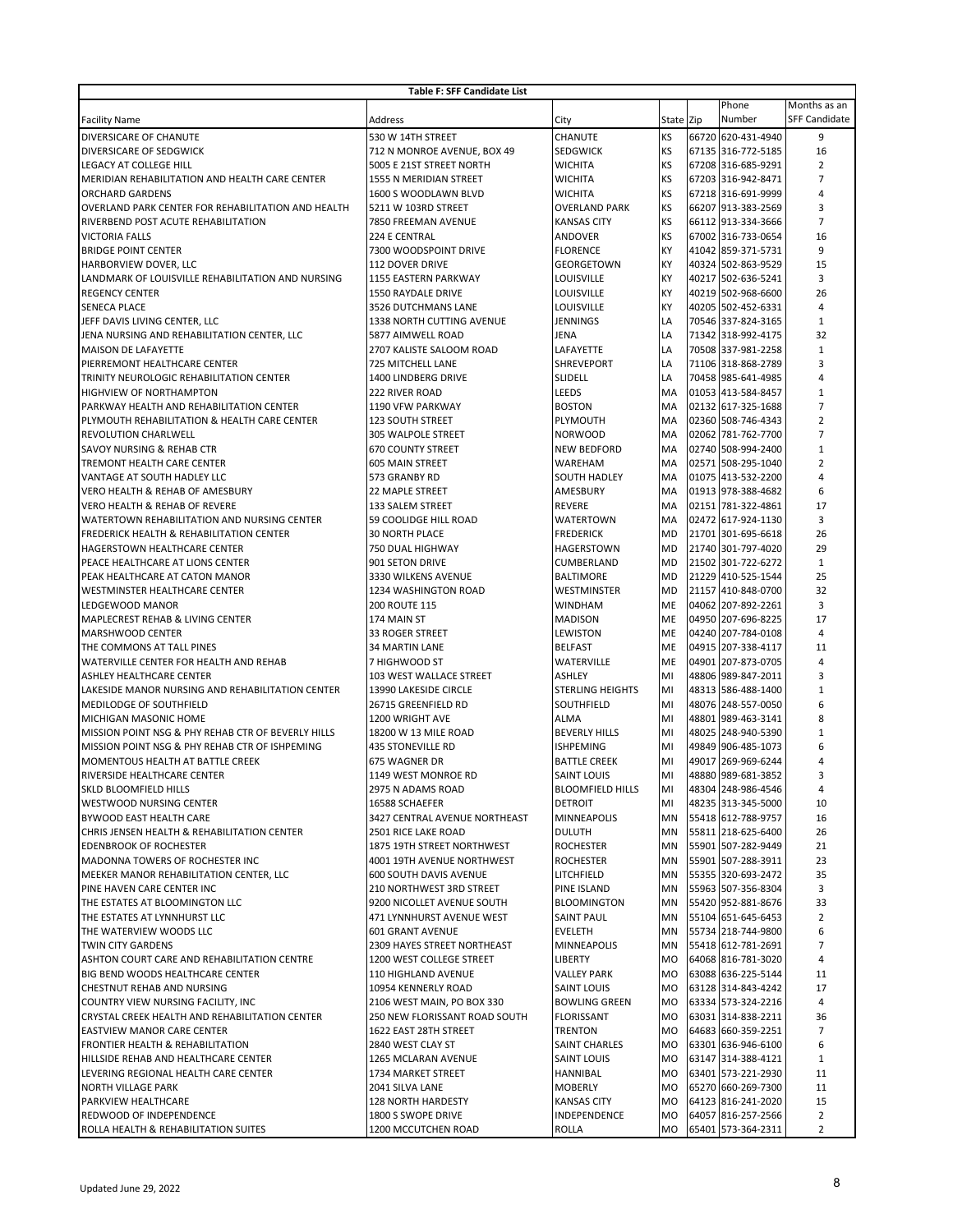| Table F: SFF Candidate List                                |                               |                      |           |       |                    |                      |
|------------------------------------------------------------|-------------------------------|----------------------|-----------|-------|--------------------|----------------------|
|                                                            |                               |                      |           |       | Phone              | Months as an         |
| <b>Facility Name</b>                                       | Address                       | City                 | State     | Zip   | Number             | <b>SFF Candidate</b> |
| SPRING VALLEY HEALTH & REHABILITATION CENTER               | 2915 SOUTH FREMONT AVE        | SPRINGFIELD          | <b>MO</b> | 65804 | 417-883-4022       | 9                    |
| <b>TROY MANOR</b>                                          | <b>200 THOMPSON DRIVE</b>     | <b>TROY</b>          | MO        |       | 63379 636-528-8446 | 17                   |
| <b>JNH-JAQUITH INN</b>                                     | 3550 HIGHWAY 468 WEST         | WHITFIELD            | MS        | 39193 | 601-351-8015       | 6                    |
| <b>JNH-MADISON INN</b>                                     | 3550 HIGHWAY 468 WEST         | WHITFIELD            | <b>MS</b> |       | 39193 601-351-8015 | $\overline{7}$       |
| LIBERTY COMMUNITY LIVING CTR                               | 323 INDUSTRIAL PARK DRIVE     | <b>LIBERTY</b>       | MS        | 39645 | 601-657-1000       | 9                    |
| THE BLUFFS REHABILITATION AND HEALTHCARE CENTER            | 2850 PORTER'S CHAPEL ROAD     | <b>VICKSBURG</b>     | <b>MS</b> |       | 39180 601-638-9211 | 3                    |
| YAZOO CITY REHABILITATION AND HEALTHCARE CENTER            | 925 CALHOUN AVENUE            | YAZOO CITY           | MS        | 39194 | 662-746-7770       | 10                   |
| ASPEN MEADOWS HEALTH AND REHABILITATION CENTER             | 3155 AVE C                    | <b>BILLINGS</b>      | MT        |       | 59102 406-656-8818 | $\mathbf{1}$         |
| <b>BELLA TERRA OF BILLINGS</b>                             | 1807 24TH ST W                | <b>BILLINGS</b>      | MT        | 59102 | 406-656-5010       | $\mathbf{1}$         |
| <b>IVY AT DEER LODGE</b>                                   | 1100 TEXAS AVE                | <b>DEER LODGE</b>    | MT        |       | 59722 406-846-1655 | 5                    |
| MONTANA MENTAL HEALTH NURSING HOME                         | 800 CASINO CREEK DR           | LEWISTOWN            | MT        | 59457 | 406-538-7451       | 36                   |
| WHITEFISH CARE AND REHABILITATION                          | 1305 E 7TH ST                 | <b>WHITEFISH</b>     | MT        | 59937 | 406-862-3557       | 17                   |
| ACCORDIUS HEALTH AT CREEKSIDE CARE                         | <b>604 STOKES STREET EAST</b> | <b>AHOSKIE</b>       | <b>NC</b> | 27910 | 252-332-2126       | 3                    |
| <b>ACCORDIUS HEALTH AT STATESVILLE</b>                     | 520 VALLEY STREET             | <b>STATESVILLE</b>   | <b>NC</b> | 28677 | 704-519-2500       | 3                    |
| ALAMANCE HEALTH CARE CENTER                                | 1987 HILTON ROAD              | <b>BURLINGTON</b>    | <b>NC</b> | 27217 | 336-226-0848       | $\overline{7}$       |
| GATEWAY REHABILITATION AND HEALTHCARE                      | 2030 HARPER AVENUE NW         | <b>LENOIR</b>        | <b>NC</b> | 28645 | 828-754-3888       | 2                    |
| LIBERTY COMMONS NSG & REHAB CTR OF JOHNSTON CTY            | 2315 HIGHWAY 242 NORTH        | <b>BENSON</b>        | <b>NC</b> |       | 27504 919-207-1717 | $\mathbf{1}$         |
| PINE RIDGE HEALTH AND REHABILITATION CENTER                | 706 PINEYWOOD ROAD            | THOMASVILLE          | <b>NC</b> |       | 27360 336-475-9116 | $\overline{2}$       |
| PRUITTHEALTH-TRENT                                         | <b>836 HOSPITAL DRIVE</b>     | <b>NEW BERN</b>      | <b>NC</b> |       | 28560 252-638-6001 | 6                    |
| SATURN NURSING AND REHABILITATION CENTER                   | 1930 WEST SUGAR CREEK ROAD    | CHARLOTTE            | <b>NC</b> | 28262 | 704-598-4480       | $\overline{7}$       |
| THE CITADEL MOORESVILLE                                    | 550 GLENWOOD DRIVE            | <b>MOORESVILLE</b>   | <b>NC</b> |       | 28115 704-664-7494 | 4                    |
| <b>WESTWOOD HEALTH AND REHABILITATION</b>                  | <b>625 ASHLAND STREET</b>     | ARCHDALE             | <b>NC</b> |       | 27263 336-434-2902 | 35                   |
| BETHEL LUTHERAN NURSING & REHABILITATION CENTER            | 1515 2ND AVE WEST             | <b>WILLISTON</b>     | <b>ND</b> |       | 58801 701-572-6766 | $\mathbf{1}$         |
| HEART OF AMERICA CARE CENTER                               | 800 MAIN AVENUE SOUTH         | <b>RUGBY</b>         | <b>ND</b> |       | 58368 701-776-5261 | 28                   |
| SMP HEALTH - AVE MARIA                                     | 501 19TH ST NE                | <b>JAMESTOWN</b>     | <b>ND</b> |       | 58401 701-252-5660 | 9                    |
| THE MEADOWS ON UNIVERSITY                                  | 1315 S UNIVERSITY DR          | <b>FARGO</b>         | <b>ND</b> |       | 58103 701-237-3030 | 33                   |
| <b>WESTERN HORIZONS CARE CENTER</b>                        | 1104 HWY 12                   | <b>HETTINGER</b>     | <b>ND</b> |       | 58639 701-567-2401 | 8                    |
| <b>CONTINENTAL SPRINGS, LLC</b>                            | 3200 G STREET                 | SOUTH SIOUX CITY     | <b>NE</b> |       | 68776 402-494-3043 | 17                   |
| <b>ELMS HEALTH CARE CENTER</b>                             | <b>410 BALL PARK ROAD</b>     | <b>PONCA</b>         | <b>NE</b> |       | 68770 402-755-2233 | 17                   |
| <b>EMERALD NURSING &amp; REHAB LEGACY POINTE</b>           | 3110 SCOTT CIRCLE             | <b>OMAHA</b>         | <b>NE</b> | 68112 | 402-455-6636       | 10                   |
| PLUM CREEK CARE CENTER                                     | 1505 NORTH ADAMS STREET       | <b>LEXINGTON</b>     | <b>NE</b> |       | 68850 308-324-5531 | $\overline{4}$       |
| RIVER CITY NURSING AND REHABILITATION                      | 7410 MERCY ROAD               | <b>OMAHA</b>         | <b>NE</b> | 68124 | 402-397-1220       | 15                   |
| <b>BEDFORD HILLS CENTER</b>                                | <b>30 COLBY COURT</b>         | <b>BEDFORD</b>       | <b>NH</b> |       | 03110 603-625-6462 | 36                   |
| DERRY CENTER FOR REHABILITATION AND HEALTHCARE             | <b>20 CHESTER ROAD</b>        | <b>DERRY</b>         | <b>NH</b> | 03038 | 603-432-3801       | 6                    |
| KEENE CENTER, GENESIS HEALTHCARE                           | <b>677 COURT STREET</b>       | <b>KEENE</b>         | <b>NH</b> |       | 03431 603-357-3800 | 3                    |
| OCEANSIDE SKILLED NURSING AND REHABILITATION               | <b>22 TUCK ROAD</b>           | <b>HAMPTON</b>       | <b>NH</b> | 03842 | 603-926-4551       | 36                   |
| PLEASANT VIEW CENTER                                       | 239 PLEASANT STREET           | CONCORD              | <b>NH</b> |       | 03301 603-224-6561 | 33                   |
| ABINGDON CARE & REHABILITATION CENTER                      | 303 ROCK AVE                  | <b>GREEN BROOK</b>   | NJ        | 08812 | 732-968-5500       | 12                   |
| <b>ALLEGRIA AT THE FOUNTAINS</b>                           | 114 HAYES MILL ROAD           | <b>ATCO</b>          | NJ        |       | 08004 856-753-2000 | 6                    |
| <b>FOOTHILL ACRES REHABILITATION &amp; NURSING CENTER</b>  | <b>39 EAST MOUNTAIN ROAD</b>  | <b>HILLSBOROUGH</b>  | NJ        |       | 08844 908-369-8711 | 22                   |
| <b>NEW VISTA NURSING &amp; REHABILITATION CTR</b>          | 300 BROADWAY                  | <b>NEWARK</b>        | <b>NJ</b> |       | 07104 973-484-4222 | 9                    |
| PHOENIX CENTER FOR REHABILITATION AND PEDIATRICS           | 1433 RINGWOOD AVE             | <b>HASKELL</b>       | <b>NJ</b> |       | 07420 973-839-2119 | 36                   |
| SILVER HEALTHCARE CENTER                                   | 1417 BRACE ROAD               | <b>CHERRY HILL</b>   | NJ        |       | 08034 856-795-3131 | $\overline{7}$       |
| SOMERSET WOODS REHABILITATION & NURSING CENTER             | 780 OLD NEW BRUNSWICK ROAD    | SOMERSET             | <b>NJ</b> | 08873 | 732-653-3000       | 17                   |
| SOUTH JERSEY EXTENDED CARE                                 | 99 MANHEIM AVENUE             | <b>BRIDGETON</b>     | NJ        |       | 08302 856-455-2100 | 17                   |
| STRATFORD MANOR REHABILITATION AND CARE CENTER             | 787 NORTHFIELD AVE            | <b>WEST ORANGE</b>   | NJ        |       | 07052 973-731-4500 | $\mathbf{1}$         |
| WARDELL GARDENS AT TINTON FALLS                            | 524 WARDELL ROAD              | <b>TINTON FALLS</b>  | NJ.       |       | 07753 732-922-9330 | 1                    |
| CALIBRE POST ACUTE, LLC                                    | 2029 SAGECREST AVE            | <b>LAS CRUCES</b>    | <b>NM</b> |       | 88011 575-522-7000 | $\mathbf{1}$         |
| MESCALERO CARE CENTER                                      | 454 LIPAN AVENUE              | MESCALERO            | NM        |       | 88340 575-464-4802 | 36                   |
| <b>RIO RANCHO CENTER</b>                                   | 4210 SABANA GRANDE SE         | <b>RIO RANCHO</b>    | NM        |       | 87124 505-892-6603 | 6                    |
| SPANISH TRAILS REHABILITATION SUITES                       | 1610 RENAISSANCE BLVD NE      | ALBUQUERQUE          | <b>NM</b> |       | 87107 505-600-4800 | 17                   |
| ST ANTHONY HEALTHCARE AND REHAB CENTER                     | 1400 WEST 21ST STREET         | <b>CLOVIS</b>        | <b>NM</b> |       | 88101 575-762-4705 | 3                    |
| GARDNERVILLE HEALTH & REHAB CENTER                         | 1573 MULLER PKWY              | GARDNERVILLE         | <b>NV</b> |       | 89410 775-782-6620 | 3                    |
| NORTHERN NEVADA STATE VETERANS HOME                        | <b>36 BATTLEBORN WAY</b>      | <b>SPARKS</b>        | <b>NV</b> |       | 89431 775-827-2955 | $\mathbf{1}$         |
| ORMSBY POST ACUTE REHAB                                    | 3050 N ORMSBY                 | <b>CARSON CITY</b>   | <b>NV</b> |       | 89703 775-841-4646 | 17                   |
| PERSHING GENERAL HOSPITAL SNF                              | 855 6TH STREET                | <b>LOVELOCK</b>      | <b>NV</b> |       | 89419 775-273-2621 | $\overline{2}$       |
| WINGFIELD HILLS HEALTH & WELLNESS                          | 2350 WINGFIELD HILLS RD       | <b>SPARKS</b>        | <b>NV</b> |       | 89436 775-335-8275 | 25                   |
| A HOLLY PATTERSON EXTENDED CARE FACILITY                   | 875 JERUSALEM AVENUE          | <b>UNIONDALE</b>     | <b>NY</b> |       | 11553 516-572-1400 | $\mathbf{1}$         |
| CAMPBELL HALL REHABILITATION CENTER INC                    | 23 KIERNAN RD                 | <b>CAMPBELL HALL</b> | <b>NY</b> |       | 10916 845-294-8154 | 17                   |
| <b>CASA PROMESA</b>                                        | 308 EAST 175 STREET           | <b>BRONX</b>         | <b>NY</b> |       | 10457 718-960-7603 | 16                   |
| DELMAR CENTER FOR REHABILITATION AND NURSING               | 125 ROCKEFELLER ROAD          | DELMAR               | <b>NY</b> |       | 12054 518-439-8116 | 57                   |
| FOLTSBROOK CENTER FOR NURSING AND REHABILITATION           | 104 NORTH WASHINGTON STREET   | <b>HERKIMER</b>      | <b>NY</b> |       | 13350 315-866-6964 | 10                   |
| FULTON CENTER FOR REHABILITATION AND HEALTHCARE            | 847 COUNTY HIGHWAY 122        | GLOVERSVILLE         | <b>NY</b> |       | 12078 518-773-3400 | 4                    |
| FULTON COMMONS CARE CENTER INC                             | <b>60 MERRICK AVENUE</b>      | <b>EAST MEADOW</b>   | <b>NY</b> |       | 11554 516-222-9300 | 3                    |
| <b>GOLDEN GATE REHABILITATION &amp; HEALTH CARE CENTER</b> | 191 BRADLEY AVE               | <b>STATEN ISLAND</b> | <b>NY</b> |       | 10314 718-698-8800 | $\overline{2}$       |
| ONONDAGA CENTER FOR REHABILITATION AND NURSING             | <b>217 EAST AVENUE</b>        | <b>MINOA</b>         | <b>NY</b> |       | 13116 315-656-7277 | 4                    |
| RICHMOND CTR FOR REHAB AND SPECIALTY HEALTHCARE            | 91 TOMPKINS AVENUE            | STATEN ISLAND        | <b>NY</b> |       | 10304 718-876-1200 | 2                    |
| ROSEWOOD REHABILITATION AND NURSING CENTER                 | 284 TROY ROAD                 | RENSSELAER           | <b>NY</b> |       | 12144 518-286-1621 | 6                    |
| SAFIRE REHABILITATION OF NORTHTOWNS, LLC                   | 2799 SHERIDAN DRIVE           | <b>TONAWANDA</b>     | <b>NY</b> |       | 14150 716-837-4466 | 2                    |
| THE GRAND REHABILITATION AND NURSING AT UTICA              | 1657 SUNSET AVE               | <b>UTICA</b>         | <b>NY</b> |       | 13502 315-797-7392 | 3                    |
| VAN DUYN CENTER FOR REHABILITATION AND NURSING             | 5075 WEST SENECA TURNPIKE     | SYRACUSE             | NY        |       | 13215 315-449-6000 | 9                    |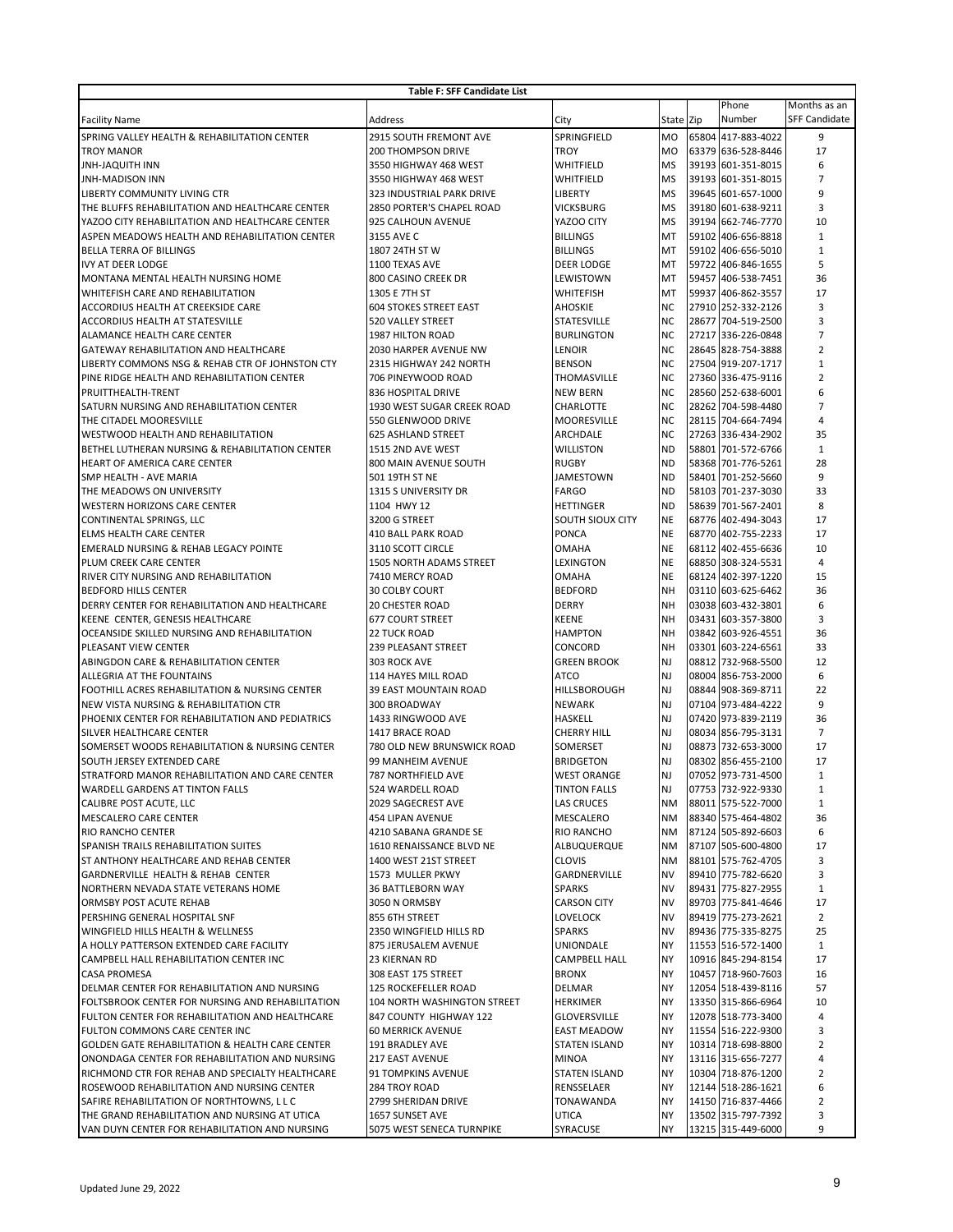|                                                                           | Table F: SFF Candidate List                        |                                                |                        |       |                                          |                                  |
|---------------------------------------------------------------------------|----------------------------------------------------|------------------------------------------------|------------------------|-------|------------------------------------------|----------------------------------|
|                                                                           |                                                    |                                                |                        |       | Phone                                    | Months as an                     |
| <b>Facility Name</b>                                                      | Address                                            | City                                           | State                  | Zip   | Number                                   | <b>SFF Candidate</b>             |
| <b>WESLEY GARDENS CORPORATION</b>                                         | <b>3 UPTON PARK</b>                                | <b>ROCHESTER</b><br><b>NEW PHILADELPHIA</b>    | <b>NY</b><br>OH        | 14607 | 585-685-2525                             | 30<br>10                         |
| AMBERWOOD MANOR<br>ASTORIA PLACE OF SILVERTON                             | <b>245 SOUTH BROADWAY</b><br>6922 OHIO AVENUE      | <b>CINCINNATI</b>                              | OH                     |       | 44663 330-339-2151<br>45236 513-793-2090 | $\overline{2}$                   |
| BELLA TERRACE REHABILITATION AND NURSING CENTER                           | 1520 HAWTHORNE AVENUE                              | <b>COLUMBUS</b>                                | OH                     |       | 43203 614-252-4931                       | 3                                |
| CANDLEWOOD HEALTHCARE AND REHABILITATION                                  | 1835 BELMORE AVE                                   | <b>EAST CLEVELAND</b>                          | OH                     |       | 44112 216-268-3600                       | $\mathbf{1}$                     |
| CARRIAGE INN OF STEUBENVILLE                                              | 3102 ST CHARLES DRIVE                              | STEUBENVILLE                                   | OH                     |       | 43952 740-264-7161                       | 30                               |
| CATHERINE'S CARE CENTER, INC                                              | 717 NORTH SIXTH STREET                             | STEUBENVILLE                                   | OH                     |       | 43952 740-282-3605                       | 25                               |
| CITYVIEW HEALTHCARE AND REHABILITATION                                    | 6606 CARNEGIE AVE                                  | CLEVELAND                                      | OH                     |       | 44103 216-361-1414                       | 4                                |
| COUNTRY LANE GARDENS REHAB & NURSING CTR                                  | 7820 PLEASANTVILLE ROAD                            | PLEASANTVILLE                                  | OH                     |       | 43148 740-536-7381                       | 26                               |
| EAGLE POINTE SKILLED NURSING & REHAB                                      | <b>87 STALEY ROAD</b>                              | ORWELL                                         | OH                     |       | 44076 440-437-7171                       | 25                               |
| <b>EASTBROOK HEALTHCARE CENTER</b><br><b>EMBASSY OF LOGAN</b>             | 17322 EUCLID AVE<br>300 ARLINGTON AVENUE           | CLEVELAND<br>LOGAN                             | OH<br>OH               |       | 44112 216-486-2280<br>43138 740-385-2155 | $\overline{2}$<br>53             |
| <b>EMBASSY OF WINCHESTER</b>                                              | 36 LEHMAN DR                                       | <b>CANAL WINCHESTER</b>                        | OH                     |       | 43110 614-834-2273                       | 6                                |
| <b>FAIRFAX HEALTH CARE CENTER</b>                                         | 9014 CEDAR AVE                                     | CLEVELAND                                      | OH                     |       | 44106 216-795-1363                       | 24                               |
| HIGHLANDS POST-ACUTE                                                      | <b>1578 SHERMAN AVENUE</b>                         | <b>NORWOOD</b>                                 | OH                     |       | 45212 513-351-0153                       | 6                                |
| KENT HEALTHCARE AND REHABILITATION.                                       | 1290 FAIRCHILD AVENUE                              | <b>KENT</b>                                    | OH                     |       | 44240 330-678-4912                       | $\mathbf{1}$                     |
| LAKERIDGE VILLA HEALTH CARE CENTER                                        | 7220 PIPPIN RD                                     | <b>CINCINNATI</b>                              | OH                     |       | 45239 513-729-2300                       | $\overline{2}$                   |
| <b>OVERBROOK CENTER</b>                                                   | 333 PAGE STREET                                    | MIDDLEPORT                                     | OH                     |       | 45760 740-992-6472                       | 9                                |
| PROMEDICA SKILLED NURSING & REHAB MARIETTA                                | 5001 STATE ROUTE 60                                | MARIETTA                                       | OH                     |       | 45750 740-373-8920                       | 4                                |
| RIVERSIDE LANDING NURSING AND REHABILITATION                              | 856 SOUTH RIVERSIDE DRIVE                          | MCCONNELSVILLE                                 | OH                     |       | 43756 740-962-5303                       | 6                                |
| ROLLING HILLS REHAB AND CARE CTR<br>SOLIVITA OF STRATFORD                 | 68222 COMMERCIAL DRIVE<br>7000 COCHRAN ROAD        | <b>BRIDGEPORT</b><br>GLENWILLOW                | OH<br>OH               |       | 43912 740-635-4600<br>44139 440-914-0900 | 36<br>5                          |
| THE CHATEAU AT MOUNTAIN CREST NURSING & REHAB CTR                         | <b>2586 LAFEUILLE AVENUE</b>                       | <b>CINCINNATI</b>                              | OH                     |       | 45211 513-662-2444                       | 30                               |
| THE LAURELS OF CHAGRIN FALLS                                              | <b>150 CLEVELAND STREET</b>                        | <b>CHAGRIN FALLS</b>                           | OH                     | 44022 | 440-247-4200                             | 5                                |
| THE LAURELS OF WALDEN PARK                                                | 5700 KARL ROAD                                     | <b>COLUMBUS</b>                                | OH                     |       | 43229 614-846-5420                       | 17                               |
| <b>WESTLAKE REHAB AND NURSING CENTER</b>                                  | 4000 CROCKER ROAD                                  | <b>WESTLAKE</b>                                | OH                     |       | 44145 440-892-2100                       | 9                                |
| <b>ARTESIAN HOME</b>                                                      | 1415 WEST 15TH STREET                              | <b>SULPHUR</b>                                 | OK                     |       | 73086 580-622-2030                       | $\overline{2}$                   |
| BRENTWOOD EXTENDED CARE & REHAB                                           | 841 NORTH 38TH STREET                              | <b>MUSKOGEE</b>                                | OK                     |       | 74401 918-683-8070                       | $\mathbf{1}$                     |
| <b>CIMARRON NURSING CENTER</b>                                            | 905 BEALL ROAD                                     | <b>KINGFISHER</b>                              | OK                     |       | 73750 405-375-6857                       | 6                                |
| HILLCREST MANOR NURSING CENTER<br>MOORELAND HERITAGE MANOR                | 1210 SOUTH 6TH STREET<br>402 SOUTHEAST 6TH STREET  | <b>BLACKWELL</b><br>MOORELAND                  | OK<br>OK               | 74631 | 580-363-3244<br>73852 580-994-5570       | 3<br>$\overline{2}$              |
| OAK HILLS LIVING CENTER                                                   | 1100 WEST GEORGIA                                  | <b>JONES</b>                                   | OK                     |       | 73049 405-400-2295                       | 17                               |
| SOUTH POINTE REHABILITATION AND CARE CENTER                               | 5725 SOUTH ROSS                                    | OKLAHOMA CITY                                  | OK                     |       | 73119 405-685-4791                       | 17                               |
| THE COMMONS                                                               | 301 SOUTH OAKWOOD ROAD                             | <b>ENID</b>                                    | OK                     |       | 73706 580-237-6164                       | 10                               |
| WARR ACRES NURSING CENTER                                                 | <b>6501 NORTH MACARTHUR</b>                        | OKLAHOMA CITY                                  | OK                     |       | 73132 405-721-5444                       | 36                               |
| WINDSOR HILLS NURSING CENTER                                              | 2416 NORTH ANN ARBOR                               | OKLAHOMA CITY                                  | OK                     | 73127 | 405-942-8566                             | $\overline{4}$                   |
| CRESWELL HEALTH AND REHABILITATION CENTER                                 | 735 SOUTH 2ND STREET                               | CRESWELL                                       | <b>OR</b>              |       | 97426 541-895-3333                       | 36                               |
| <b>EAST PORTLAND CARE CENTER</b>                                          | 34 NE 20TH AVENUE                                  | PORTLAND                                       | <b>OR</b>              |       | 97232 503-231-0276                       | 4                                |
| PRESTIGE POST-ACUTE & REHAB CENTER - MILWAUKIE<br>TIERRA ROSE CARE CENTER | 12045 SE STANLEY AVENUE<br>4254 WEATHERS STREET NE | MILWAUKIE<br>SALEM                             | <b>OR</b><br><b>OR</b> |       | 97222 503-659-2323<br>97301 503-585-4602 | $\mathbf{1}$<br>$\overline{2}$   |
| WINDSOR HEALTH & REHABILITATION CENTER                                    | 820 COTTAGE STREET NE                              | SALEM                                          | <b>OR</b>              |       | 97301 503-399-1135                       | 34                               |
| <b>BALDWIN HEALTH CENTER</b>                                              | 1717 SKYLINE DRIVE                                 | PITTSBURGH                                     | PA                     | 15227 | 412-885-8400                             | 10                               |
| CHESTNUT HILL LODGE HEALTH AND REHAB CTR                                  | 8833 STENTON AVENUE                                | <b>WYNDMOOR</b>                                | PA                     |       | 19038 215-836-2100                       | $\mathbf{1}$                     |
| EPWORTH HEALTHCARE AND REHABILITATION CENTER                              | 951 WASHINGTON AVENUE                              | <b>TYRONE</b>                                  | PA                     |       | 16686 814-684-0320                       | 7                                |
| GARDENS AT BLUE RIDGE, THE                                                | 3625 NORTH PROGRESS AVE                            | HARRISBURG                                     | PA                     |       | 17110 717-652-2345                       | 4                                |
| GARDENS AT CAMP HILL, THE                                                 | <b>46 ERFORD ROAD</b>                              | <b>CAMP HILL</b>                               | PA                     |       | 17011 717-763-7361                       | 6                                |
| GARDENS AT SCRANTON, THE                                                  | 824 ADAMS AVENUE                                   | SCRANTON                                       | PA                     |       | 18510 570-346-5704                       | 6                                |
| <b>GARDENS AT STROUD, THE</b><br>GARDENS AT WYOMING VALLEY, THE           | 221 EAST BROWN STREET<br>50 N. PENNSYLVANIA AVE.   | <b>EAST STROUDSBURG</b><br><b>WILKES BARRE</b> | PA<br>PA               |       | 18301 570-421-6200<br>18701 570-825-3488 | $\overline{2}$<br>$\overline{7}$ |
| GROVE AT NORTH HUNTINGDON, THE                                            | 249 MAUS DRIVE                                     | NORTH HUNTINGDON                               | <b>IPA</b>             |       | 15642 724-863-4374                       | 6                                |
| <b>GUARDIAN HEALTHCARE AT TAYLOR</b>                                      | 500 WEST HOSPITAL STREET                           | <b>TAYLOR</b>                                  | PA                     |       | 18517 570-562-2102                       | $\mathbf{1}$                     |
| KADIMA REHABILITATION & NURSING AT LAKESIDE                               | 245 OLD LAKE ROAD                                  | <b>DALLAS</b>                                  | PA                     |       | 18612 570-639-1885                       | $\mathbf{1}$                     |
| KADIMA REHABILITATION & NURSING AT LUZERNE                                | <b>463 NORTH HUNTER HWY</b>                        | <b>DRUMS</b>                                   | PA                     |       | 18222 570-788-4175                       | 8                                |
| PENNWOOD NURSING AND REHABILITATION CENTER LLC                            | 909 WEST STREET                                    | PITTSBURGH                                     | PA                     |       | 15221 412-723-3662                       | 3                                |
| PLEASANT ACRES REHABILITATION AND NURSING CENTER                          | 118 PLEASANT ACRES RD, RD7                         | <b>YORK</b>                                    | PA                     |       | 17402 717-840-7100                       | 9                                |
| PLEASANT VALLEY MANOR, INC<br>RIDGEVIEW HEALTHCARE & REHAB CENTER         | 4227 MANOR DRIVE<br>200 PENNSYLVANIA AVENUE        | STROUDSBURG<br>SHENANDOAH                      | PA<br>PA               |       | 18360 570-992-4172<br>17976 570-462-1921 | 3<br>12                          |
| ROSE CITY NURSING AND REHAB AT LANCASTER                                  | 425 NORTH DUKE STREET                              | LANCASTER                                      | PA                     |       | 17602 717-397-4281                       | 12                               |
| SPRING CREEK REHABILITATION AND NURSING CENTER                            | 1205 SOUTH 28TH STREET                             | HARRISBURG                                     | PA                     |       | 17111 717-565-7000                       | 9                                |
| <b>TOWNE MANOR WEST</b>                                                   | <b>205 EAST JOHNSON HIGHWAY</b>                    | NORRISTOWN                                     | PA                     |       | 19401 610-275-6410                       | 27                               |
| UNIVERSITY CITY REHABILITATION AND HEALTHCARE CTR                         | 3609 CHESTNUT STREET                               | PHILADELPHIA                                   | PA                     |       | 19104 215-386-2942                       | 8                                |
| BANNISTER CTR FOR REHABILITATION AND HEALTH CARE                          | 135 DODGE STREET                                   | PROVIDENCE                                     | R1                     |       | 02907 401-521-9600                       | 27                               |
| ELDERWOOD AT RIVERSIDE                                                    | 100 WAMPANOAG TRAIL                                | RIVERSIDE                                      | <b>RI</b>              |       | 02915 401-438-4275                       | $\mathbf{1}$                     |
| ELMHURST REHABILITATION & HEALTHCARE CENTER                               | 50 MAUDE STREET                                    | PROVIDENCE                                     | R1                     |       | 02908 401-456-2600                       | 6                                |
| <b>ST CLARE HOME</b>                                                      | 309 SPRING STREET<br>1 DAWN HILL                   | <b>NEWPORT</b>                                 | R1                     |       | 02840 401-849-3204<br>02809 401-253-2300 | 17                               |
| THE DAWN HILL HOME FOR REHAB & HEALTHCARE<br>CARLYLE SENIOR CARE OF AIKEN | 123 DUPONT DR NORTHEAST                            | <b>BRISTOL</b><br>AIKEN                        | R1<br>SC               |       | 29801 803-648-0434                       | 3<br>4                           |
| DR RONALD E MCNAIR NURSING & REHABILITATION CENTER                        | 56 GENESIS DRIVE                                   | <b>LAKE CITY</b>                               | SC                     |       | 29560 843-389-3685                       | 6                                |
| <b>GREENVILLE POST ACUTE</b>                                              | <b>661 RUTHERFORD RD</b>                           | GREENVILLE                                     | SC                     |       | 29609 864-232-2442                       | $\mathbf{1}$                     |
| HEARTLAND HEALTH AND REHABILITATION CARE CENTER-HA                        | 1800 EAGLE LANDING BLVD                            | <b>HANAHAN</b>                                 | SC                     |       | 29406 843-553-0656                       | 3                                |
| THE RETREAT AT BRIGHTWATER                                                | 171 BRIGHTWATER DRIVE                              | MYRTLE BEACH                                   | SC                     |       | 29579 843-903-8300                       | 3                                |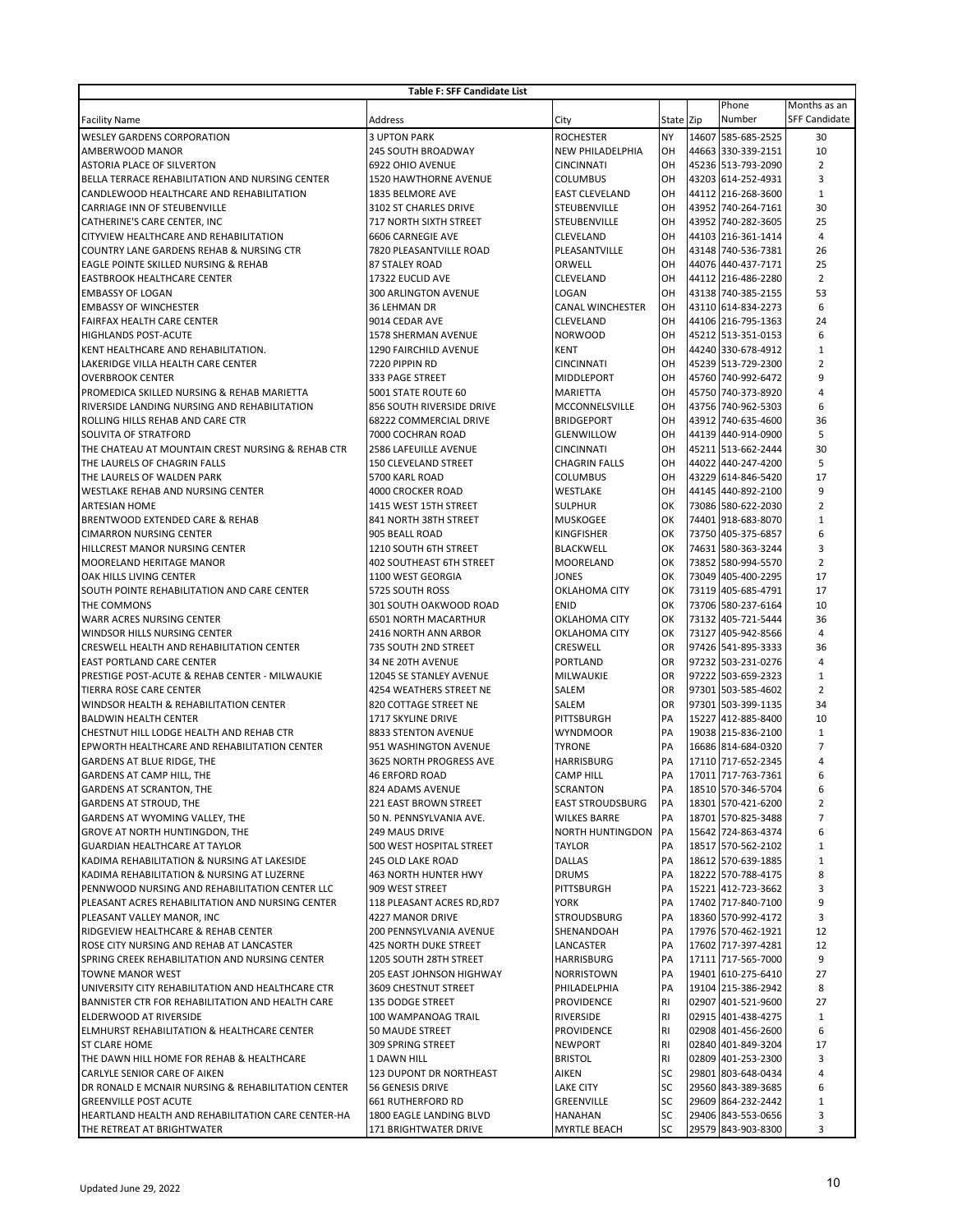| Table F: SFF Candidate List                                                   |                                                      |                                       |                        |       |                                          |                                      |  |
|-------------------------------------------------------------------------------|------------------------------------------------------|---------------------------------------|------------------------|-------|------------------------------------------|--------------------------------------|--|
|                                                                               |                                                      |                                       |                        |       | Phone<br>Number                          | Months as an<br><b>SFF Candidate</b> |  |
| Facility Name                                                                 | Address                                              | City                                  | State                  | Zip   |                                          |                                      |  |
| <b>AVANTARA NORTON</b>                                                        | 3600 SOUTH NORTON AVENUE                             | <b>SIOUX FALLS</b>                    | SD                     | 57105 | 605-338-9891                             | 7                                    |  |
| CENTERVILLE CARE AND REHAB CENTER INC                                         | <b>500 VERMILLION ST</b>                             | CENTERVILLE                           | <b>SD</b>              |       | 57014 605-563-2251                       | 6                                    |  |
| DELLS NURSING AND REHAB CENTER INC                                            | 1400 THRESHER DR<br>1120 EAST 7TH AVENUE             | <b>DELL RAPIDS</b><br><b>MITCHELL</b> | <b>SD</b><br><b>SD</b> | 57022 | 605-428-5478<br>57301 605-996-6526       | 6<br>14                              |  |
| FIRESTEEL HEALTHCARE CENTER<br>RIVERVIEW HEALTHCARE CENTER                    | 611 EAST 2ND AVE                                     | FLANDREAU                             | <b>SD</b>              |       | 57028 605-997-2481                       | 5                                    |  |
| AHC HARBOR VIEW                                                               | 1513 N 2ND STREET                                    | <b>MEMPHIS</b>                        | <b>TN</b>              |       | 38107 901-272-2494                       | 5                                    |  |
| ASBURY PLACE AT MARYVILLE                                                     | 2648 SEVIERVILLE RD                                  | <b>MARYVILLE</b>                      | <b>TN</b>              | 37804 | 865-984-1660                             | 36                                   |  |
| CHURCH HILL POST-ACUTE AND REHABILITATION CENTER                              | 701 WEST MAIN BLVD                                   | <b>CHURCH HILL</b>                    | <b>TN</b>              |       | 37642 423-357-7178                       | 9                                    |  |
| <b>CLAIBORNE AND HUGHES HLTH CNTR</b>                                         | <b>200 STRAHL STREET</b>                             | <b>FRANKLIN</b>                       | <b>TN</b>              |       | 37064 615-791-1103                       | 9                                    |  |
| DOUGLAS POST-ACUTE AND REHABILITATION CENTER                                  | 2084 W MAIN STREET                                   | <b>MILAN</b>                          | <b>TN</b>              |       | 38358 731-686-8321                       | 9                                    |  |
| <b>GRACELAND REHABILITATION AND NURSING CARE CENTER</b>                       | 1250 FARROW ROAD                                     | <b>MEMPHIS</b>                        | <b>TN</b>              |       | 38116 901-332-7290                       | 6                                    |  |
| LIFE CARE CENTER OF BRUCETON-HOLLOW ROCK                                      | 105 ROWLAND                                          | <b>BRUCETON</b>                       | <b>TN</b>              | 38317 | 731-586-2061                             | 6                                    |  |
| SERENE MANOR MEDICAL CTR.                                                     | 970 WRAY ST                                          | <b>KNOXVILLE</b>                      | TN                     | 37917 | 865-523-9171                             | 8                                    |  |
| SIGNATURE HEALTHCARE OF MADISON                                               | 431 LARKIN SPRING RD                                 | <b>MADISON</b>                        | <b>TN</b>              |       | 37115 615-865-8520                       | $\mathbf{1}$                         |  |
| WHITEHAVEN COMMUNITY LIVING CENTER                                            | 1076 CHAMBLISS ROAD                                  | <b>MEMPHIS</b>                        | <b>TN</b>              |       | 38116 901-396-8470                       | 3                                    |  |
| AUTUMN WINDS LIVING & REHABILITATION                                          | 3301 FM 3009                                         | <b>SCHERTZ</b>                        | <b>TX</b>              |       | 78154 210-658-6338                       | 7                                    |  |
| <b>BASTROP NURSING CENTER</b>                                                 | 400 OLD AUSTIN HWY                                   | <b>BASTROP</b>                        | <b>TX</b>              |       | 78602 512-321-2529                       | $\overline{2}$                       |  |
| CARE INN OF LA GRANGE                                                         | 457 N MAIN ST                                        | LA GRANGE                             | TX                     |       | 78945 979-968-5865                       | 29                                   |  |
| <b>CASCADES AT SENIOR REHAB</b>                                               | 8825 LAMPLIGHTER LN                                  | PORT ARTHUR                           | TX                     |       | 77642 409-727-1651                       | 17                                   |  |
| CYPRESS CREEK REHABILITATION AND HEALTHCARE CENTER                            | 13600 BIRDCALL LANE                                  | <b>CYPRESS</b>                        | TX                     |       | 77429 281-477-7771                       | 3                                    |  |
| INDIAN OAKS LIVING CENTER                                                     | <b>415 INDIAN OAKS DR</b><br>206 HALEY RD.           | <b>HARKER HEIGHTS</b>                 | <b>TX</b>              |       | 76548 254-699-5051                       | 12                                   |  |
| LBJ MEDICAL CENTER                                                            | 3201 N FOURTH ST                                     | JOHNSON CITY                          | <b>TX</b><br><b>TX</b> |       | 78636 830-868-4093                       | 5<br>3                               |  |
| LONGVIEW HILL NURSING AND REHABILITATION CENTER<br>LULING CARE CENTER         | 501 W AUSTIN ST                                      | LONGVIEW<br>LULING                    | <b>TX</b>              |       | 75605 903-236-4291<br>78648 830-875-5628 | 17                                   |  |
| LYTLE NURSING HOME                                                            | 15366 OAK ST                                         | LYTLE                                 | <b>TX</b>              |       | 78052 830-772-3557                       | $\mathbf{1}$                         |  |
| <b>MANSFIELD MEDICAL LODGE</b>                                                | 301 N MILLER RD                                      | <b>MANSFIELD</b>                      | <b>TX</b>              |       | 76063 817-276-4800                       | $\overline{2}$                       |  |
| OAK PARK NURSING AND REHABILITATION CENTER                                    | 7302 OAK MANOR DR                                    | <b>SAN ANTONIO</b>                    | <b>TX</b>              |       | 78229 210-344-8537                       | 6                                    |  |
| PARADIGM AT FIRST COLONY                                                      | 4710 LEXINGTON BLVD                                  | <b>MISSOURI CITY</b>                  | <b>TX</b>              |       | 77459 281-499-4710                       | 5                                    |  |
| PARK VALLEY INN HEALTH CENTER                                                 | 17751 PARK VALLEY DRIVE                              | <b>ROUND ROCK</b>                     | <b>TX</b>              |       | 78681 512-218-6000                       | 6                                    |  |
| POST NURSING & REHAB CENTER                                                   | 605 W 7TH ST                                         | <b>POST</b>                           | <b>TX</b>              | 79356 | 806-495-2848                             | $\mathbf{1}$                         |  |
| RED OAK HEALTH AND REHABILITATION CENTER                                      | 101 REESE DR                                         | <b>RED OAK</b>                        | <b>TX</b>              |       | 75154 469-552-0500                       | 8                                    |  |
| REMARKABLE HEALTHCARE OF FORT WORTH                                           | 6649 N RIVERSIDE DR                                  | <b>FORT WORTH</b>                     | <b>TX</b>              | 76137 | 817-847-1860                             | 5                                    |  |
| REMINGTON TRANSITIONAL CARE OF RICHARDSON                                     | 1350 E LOOKOUT DR                                    | <b>RICHARDSON</b>                     | <b>TX</b>              |       | 75082 972-220-2000                       | 4                                    |  |
| ROCKWALL NURSING CARE CENTER                                                  | 206 STORRS                                           | <b>ROCKWALL</b>                       | <b>TX</b>              | 75087 | 972-771-5000                             | $\overline{7}$                       |  |
| SANDY LAKE REHABILITATION AND CARE CENTER                                     | 1410 E SANDY LAKE RD                                 | <b>COPPELL</b>                        | <b>TX</b>              |       | 75019 972-304-4444                       | 10                                   |  |
| SEABREEZE NURSING AND REHABILITATION                                          | 6602 MEMORIAL DR                                     | <b>TEXAS CITY</b>                     | <b>TX</b>              | 77590 | 409-935-2451                             | 4                                    |  |
| SHADY ACRES HEALTH AND REHABILITATION CENTER                                  | <b>405 SHADY ACRES LANE</b>                          | <b>NEWTON</b>                         | TX                     |       | 75966 409-379-8911                       | 1                                    |  |
| SOUTHEAST NURSING & REHABILITATION CENTER                                     | 4302 E SOUTHCROSS BLVD                               | <b>SAN ANTONIO</b>                    | <b>TX</b>              | 78222 | 210-333-1223                             | 10                                   |  |
| TEXAS INSTITUTE FOR CLINICALLY COMPLEX CARE<br>THE MEDICAL RESORT AT PEARLAND | 10851 CRESCENT MOON DR<br>3406 BUSINESS CENTER DRIVE | <b>HOUSTON</b><br>PEARLAND            | <b>TX</b><br><b>TX</b> |       | 77064 281-955-4100<br>77584 972-442-8069 | 14<br>2                              |  |
| THE MEDICAL RESORT AT WILLOWBROOK                                             | 13220 BRETON RIDGE ST                                | <b>HOUSTON</b>                        | <b>TX</b>              |       | 77070 972-442-2900                       | 7                                    |  |
| THE OASIS AT BEAUMONT                                                         | 2660 BRICKYARD RD                                    | <b>BEAUMONT</b>                       | TX                     | 77703 | 409-892-1533                             | 3                                    |  |
| TWIN PINES NURSING AND REHABILITATION                                         | 3301 E. MOCKINGBIRD LANE                             | <b>VICTORIA</b>                       | TX                     |       | 77904 361-573-3201                       | $\mathbf{1}$                         |  |
| VILLA TOSCANA AT CYPRESS WOODS                                                | 15015 CYPRESS WOODS MEDICAL DR                       | <b>HOUSTON</b>                        | <b>TX</b>              |       | 77014 281-586-6088                       | 3                                    |  |
| <b>WATERSIDE NURSING &amp; REHABILITATION</b>                                 | 1213 WATER ST                                        | <b>KERRVILLE</b>                      | <b>TX</b>              | 78028 | 830-896-2411                             | 17                                   |  |
| WOODLAND MANOR NURSING AND REHABILITATION                                     | 99 RIGBY OWEN RD                                     | CONROE                                | <b>TX</b>              |       | 77304 936-756-1240                       | 3                                    |  |
| MISSION AT MAPLE SPRINGS                                                      | 1010 SOUTH MEDICAL DRIVE                             | BRIGHAM                               | UT                     |       | 84302 435-310-5800                       | 2                                    |  |
| MOUNTAIN VIEW HEALTH SERVICES                                                 | 5865 SOUTH WASATCH DRIVE                             | <b>OGDEN</b>                          | UT                     |       | 84403 801-479-8480                       | 36                                   |  |
| PARKWAY HEALTH CENTER                                                         | 55 SOUTH PROFESSIONAL WAY                            | <b>PAYSON</b>                         | UT                     |       | 84651 801-465-9211                       | 7                                    |  |
| PROVO REHABILITATION AND NURSING                                              | 1001 NORTH 500 WEST                                  | <b>PROVO</b>                          | UT                     |       | 84604 801-377-9661                       | 8                                    |  |
| SOUTH OGDEN POST ACUTE                                                        | 5540 SOUTH 1050 EAST                                 | <b>OGDEN</b>                          | UT                     |       | 84405 801-479-8455                       | 4                                    |  |
| <b>BIRCHWOOD PARK REHABILITATION</b>                                          | 340 LYNN SHORES DRIVE                                | <b>VIRGINIA BEACH</b>                 | VA                     |       | 23452 757-340-6611                       | 3                                    |  |
| CHOICE HEALTHCARE AT ROANOKE<br>HANOVER HEALTH AND REHABILITATION CENTER      | 324 KING GEORGE AVE SW<br>8139 LEE DAVIS ROAD        | <b>ROANOKE</b><br>MECHANICSVILLE      | VA<br>VA               |       | 24016 540-345-8139<br>23111 804-559-5030 | 3<br>28                              |  |
| HENRICO HEALTH & REHABILITATION CENTER                                        | 561 NORTH AIRPORT DRIVE                              | <b>HIGHLAND SPRINGS</b>               | VA                     |       | 23075 804-737-0172                       | 5                                    |  |
| LYNCHBURG HEALTH & REHABILITATION CENTER                                      | 5615 SEMINOLE AVENUE                                 | <b>LYNCHBURG</b>                      | VA                     |       | 24502 434-239-2657                       | 5                                    |  |
| <b>CRESCENT MANOR CARE CTRS</b>                                               | 312 CRESCENT BLVD                                    | <b>BENNINGTON</b>                     | VT                     |       | 05201 802-447-1501                       | 8                                    |  |
| ELDERWOOD AT BURLINGTON                                                       | 98 STARR FARM RD                                     | <b>BURLINGTON</b>                     | VT                     |       | 05408 802-658-6717                       | 16                                   |  |
| SPRINGFIELD HEALTH & REHAB                                                    | 105 CHESTER RD                                       | SPRINGFIELD                           | VT                     |       | 05156 802-885-5741                       | $\overline{2}$                       |  |
| ST JOHNSBURY HEALTH & REHAB                                                   | 1248 HOSPITAL DRIVE                                  | <b>SAINT JOHNSBURY</b>                | VT                     |       | 05819 802-748-8757                       | 36                                   |  |
| WOODRIDGE NURSING HOME                                                        | 142 WOODRIDGE DRIVE                                  | <b>BARRE</b>                          | VT                     |       | 05641 802-371-4700                       | 10                                   |  |
| ALDERCREST HEALTH & REHAB CENTER                                              | 21400 72ND AVENUE WEST                               | <b>EDMONDS</b>                        | <b>WA</b>              |       | 98026 425-775-1961                       | 5                                    |  |
| <b>BALLARD CENTER</b>                                                         | 820 NORTHWEST 95TH STREET                            | SEATTLE                               | <b>WA</b>              |       | 98117 206-782-0100                       | 15                                   |  |
| MARYSVILLE CARE CENTER                                                        | 1821 GROVE STREET                                    | MARYSVILLE                            | <b>WA</b>              |       | 98270 360-659-3926                       | 3                                    |  |
| NORTH AUBURN REHAB & HEALTH CENTER                                            | 2830   STREET NORTHEAST                              | <b>AUBURN</b>                         | <b>WA</b>              |       | 98002 253-561-8100                       | 17                                   |  |
| REGENCY COUPEVILLE REHAB AND NURSING CENTER                                   | 311 NORTHEAST 3RD STREET                             | <b>COUPEVILLE</b>                     | <b>WA</b>              |       | 98239 360-678-2273                       | 33                                   |  |
| BAY AT BURLINGTON HEALTH AND REHABILITATION (THE)                             | 677 E STATE ST                                       | <b>BURLINGTON</b>                     | WI                     |       | 53105 262-763-9531                       | $\overline{2}$                       |  |
| <b>BRIA OF TRINITY VILLAGE</b>                                                | 7500 W DEAN RD                                       | MILWAUKEE                             | WI                     |       | 53223 414-371-7595                       | 34                                   |  |
| <b>EDENBROOK LAKESIDE</b><br>IGNITE MEDICAL RESORT OAK CREEK                  | 2115 E WOODSTOCK PL<br>2700 WEST HONADEL BOULEVARD   | MILWAUKEE<br><b>OAK CREEK</b>         | WI<br>WI               |       | 53202 414-271-1020<br>53154 414-435-2005 | 29<br>$\mathbf{1}$                   |  |
| MINOCQUA HEALTH AND REHAB                                                     | 9969 OLD HWY 70 RD                                   | MINOCQUA                              | WI                     |       | 54548 715-356-6016                       | $\overline{7}$                       |  |